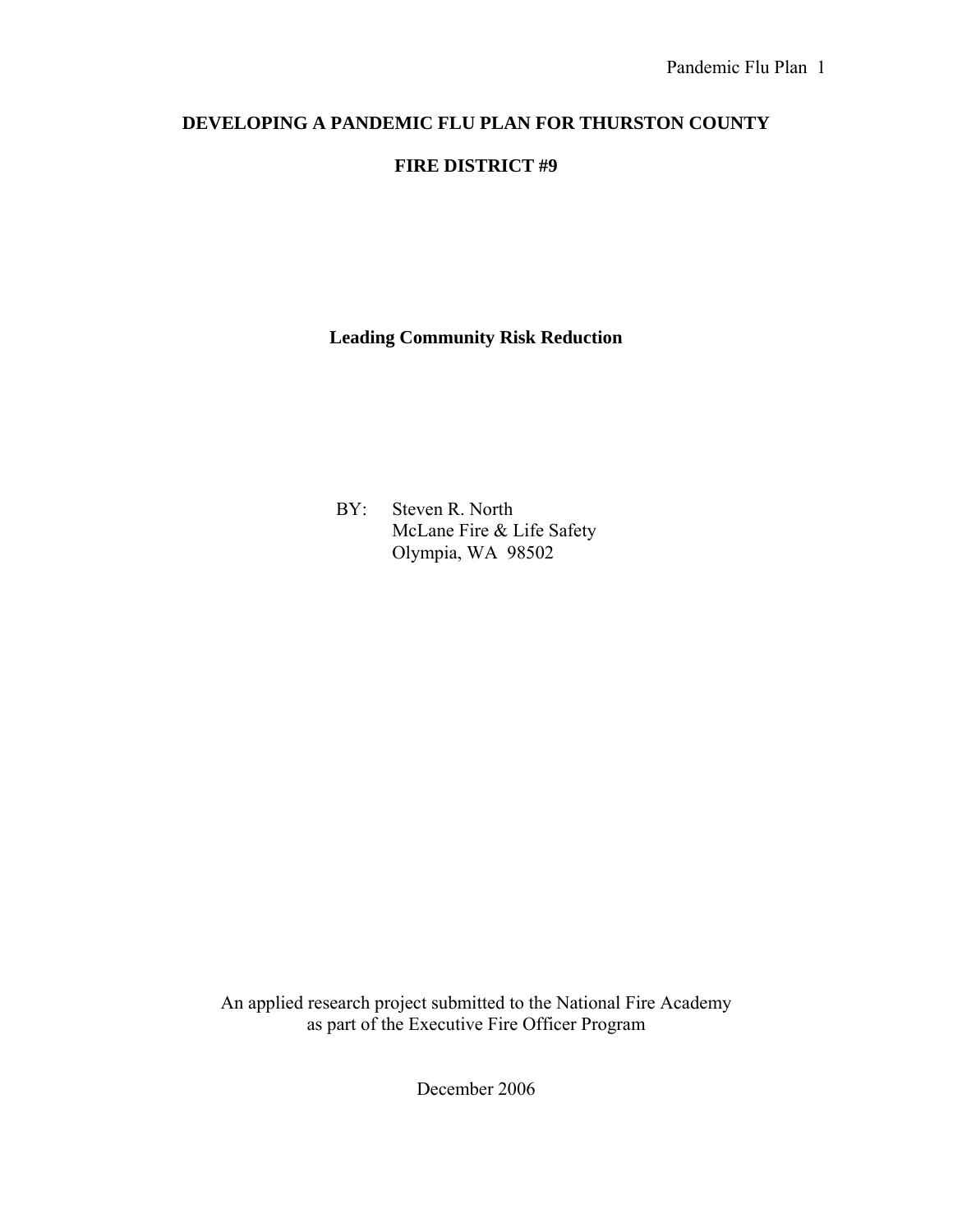## CERTIFICATION STATEMENT

 I hereby certify that this paper constitutes my own product, that where the language of others is set forth, quotation marks so indicate, and the appropriate credit is given where I have used the language, ideas, expressions, or writings of others.

Signed: \_\_\_\_\_\_\_\_\_\_\_\_\_\_\_\_\_\_\_\_\_\_\_\_\_\_\_\_\_\_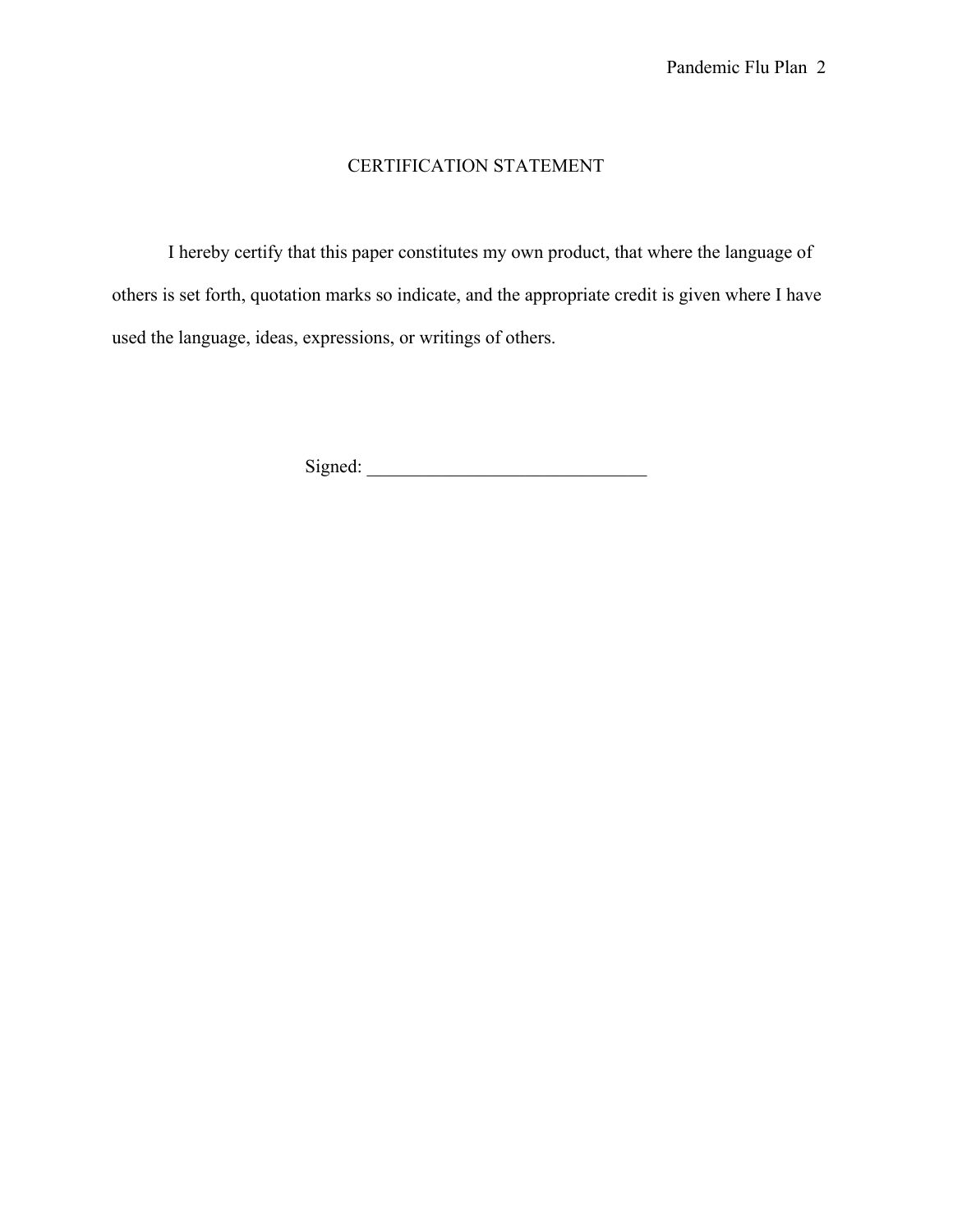## ABSTRACT

The problem was the potential impact of pandemic flu on department operations and steps that should be taken to prepare for pandemic flu had not been identified.

 Descriptive research was used to identify the impact on department operations and steps that should be taken to prepare for pandemic flu by answering the following questions: a) what is pandemic flu and why are we at risk? b) what impact would pandemic flu have on department operations? c) what steps should the department take to prepare for pandemic flu?

 Based on the findings, it was recommended the department conduct continuity of operations planning, implement a pandemic training program and update the department's *Member Exposure Control manual*.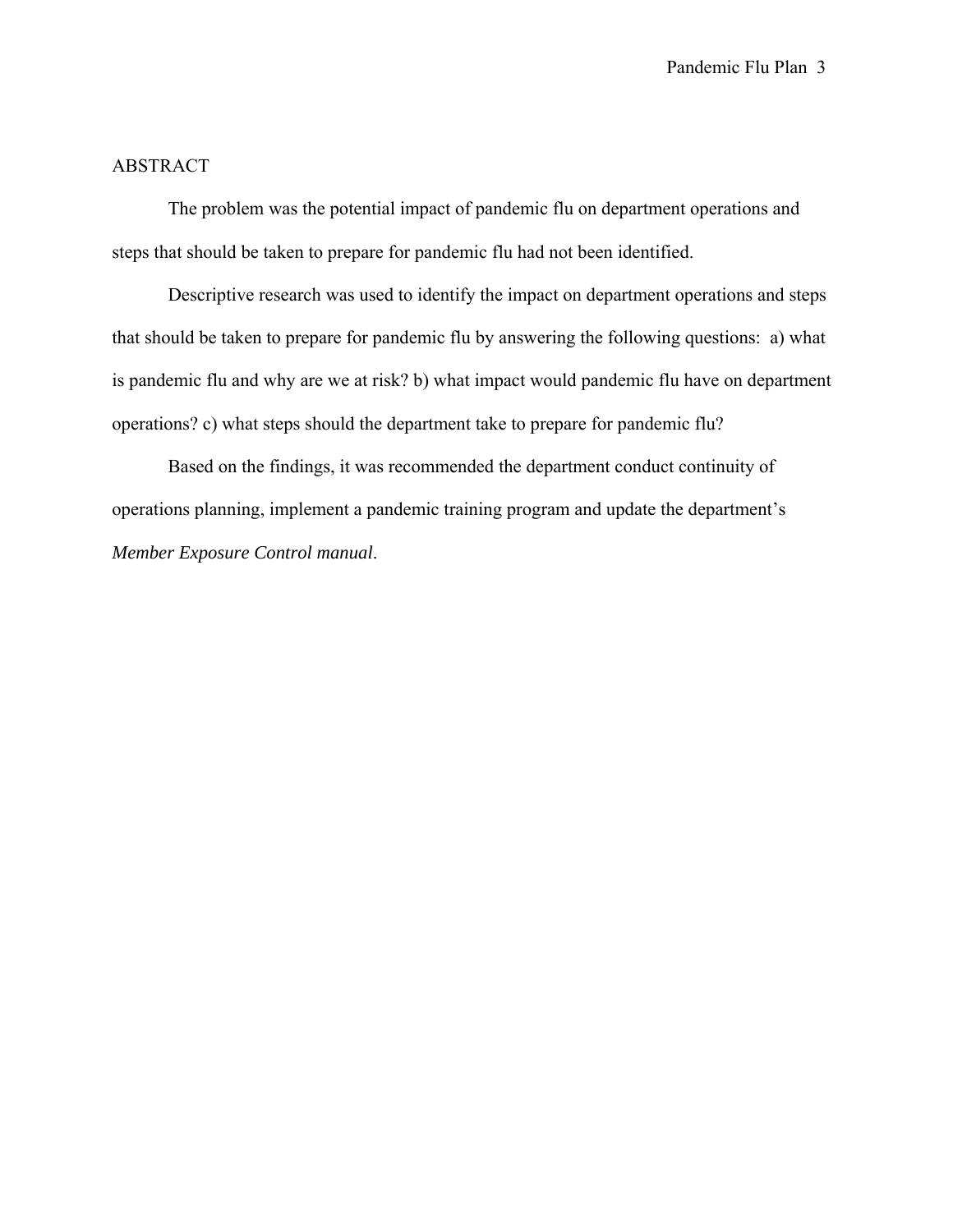## TABLE OF CONTENTS

## List of Tables

| Table 1 Estimated maximum morbidity and mortality during an influenza pandemic9 |  |
|---------------------------------------------------------------------------------|--|
|                                                                                 |  |
|                                                                                 |  |
|                                                                                 |  |
| Table 5 Member familiarity with risk associated with avian influenza 29         |  |
|                                                                                 |  |
| Table 7 FEST Firefighters willingness to serve as a seasonal employee 30        |  |
|                                                                                 |  |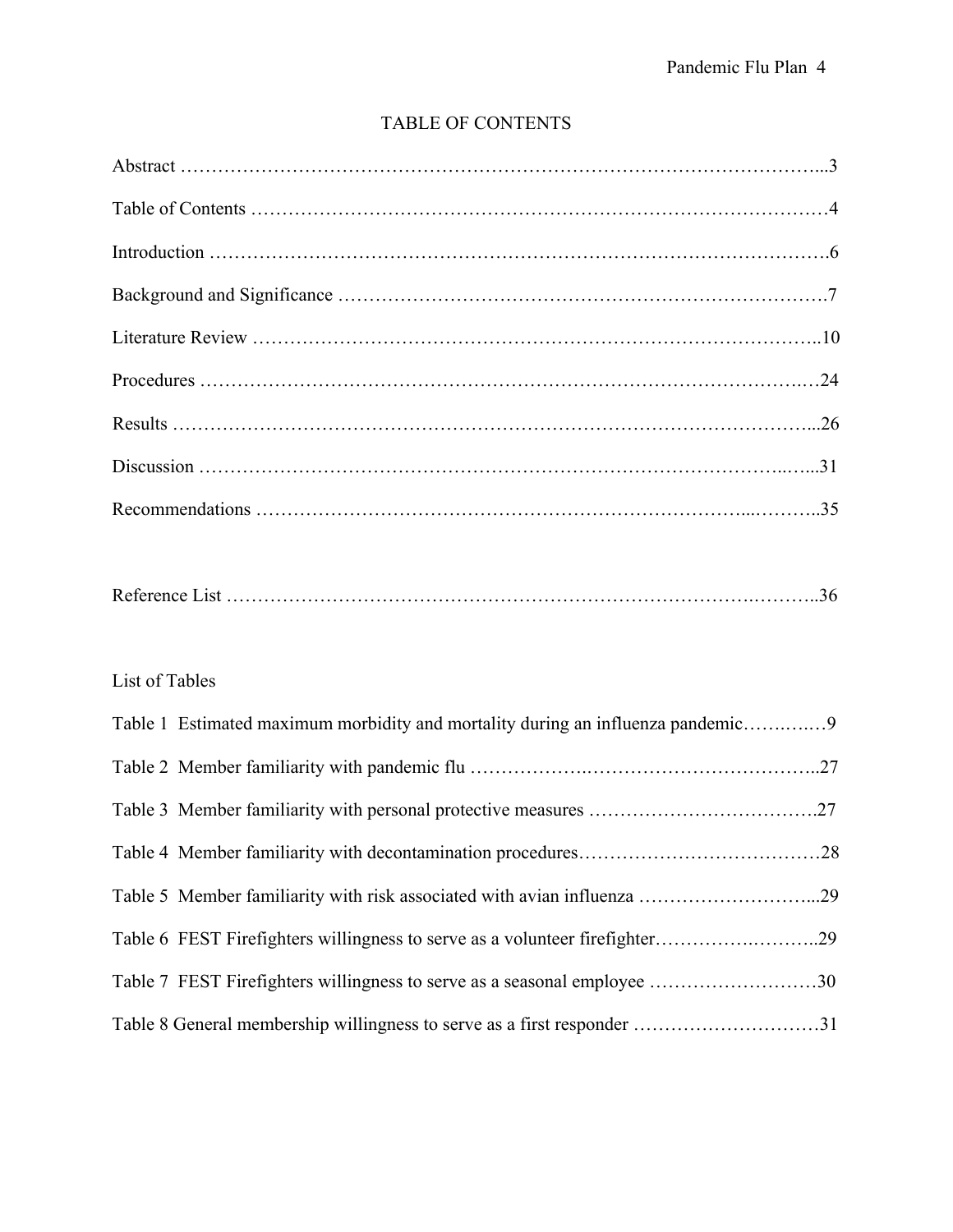# Appendices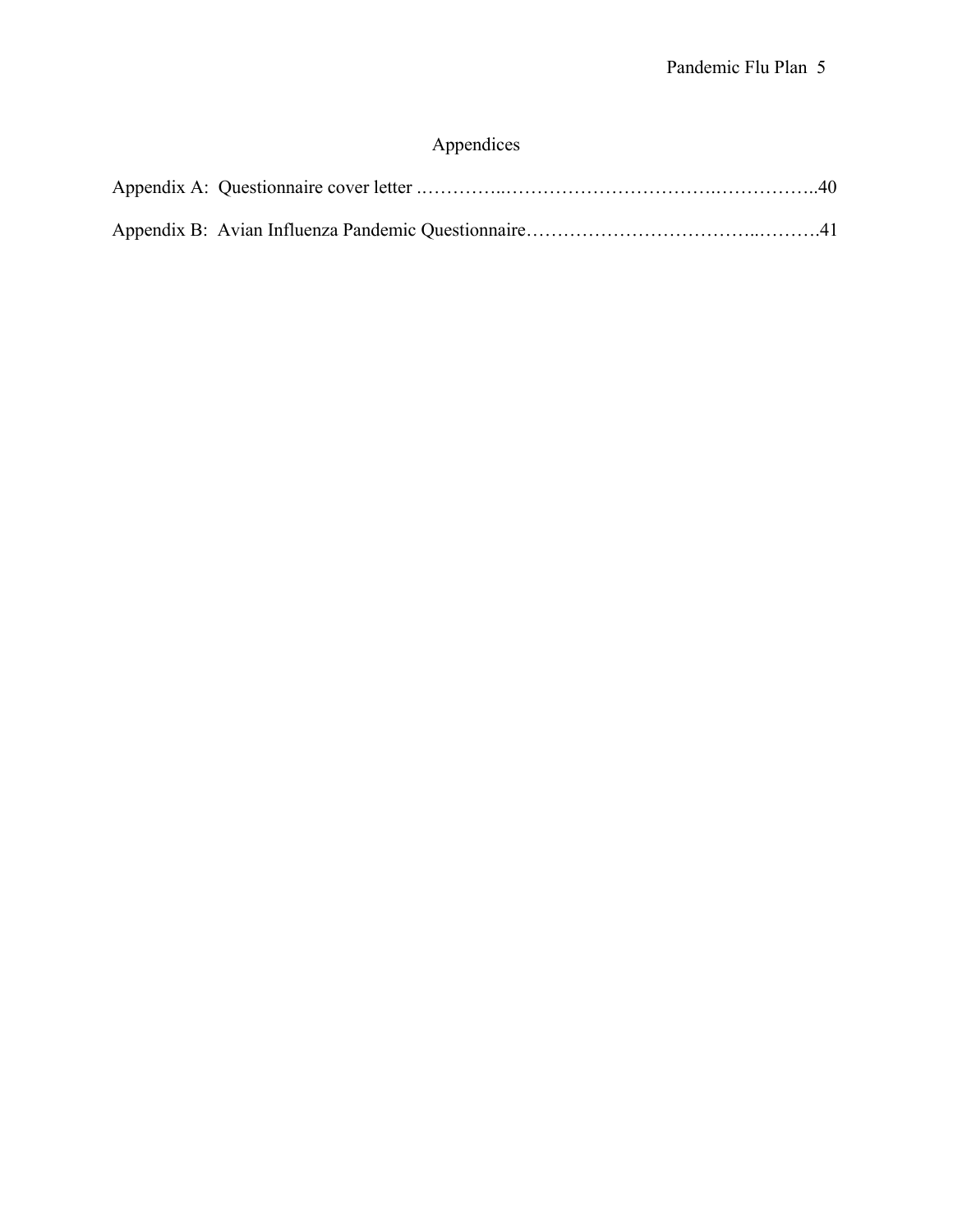# DEVELOPING A PANDEMIC FLU PLAN FOR THURSTON COUNTY FIRE DISTRICT #9

#### INTRODUCTION

Avian influenza (sometimes called *Bird flu*) is an infectious disease of birds caused by strains of the Type A influenza virus. Influenza viruses are very contagious among birds and are carried naturally among seemingly health wild birds throughout the world. However, the virus can be easily transmitted to domesticated birds such as chickens, ducks and turkeys, making them very sick and killing them. Although avian influenza does not normally infect people, confirmed cases of human avian influenza infection have occurred since 1997 with most infections resulting from direct contact with infected poultry or surfaces contaminated by the infected birds (Centers for Disease Control and Prevention [CDC], 2006).

Influenza A viruses are constantly changing and may adapt over time to spread among humans (CDC, 2006). An *epidemic* is an outbreak of disease localized to a geographical region whereas a pandemic affects many countries across the globe (Washington State Department of Health, 2005). Influenza pandemics are extremely infectious disease outbreaks and has the potential to rapidly become a worldwide event with most, if not all, populations at risk for infection or illness. With the potential to rapidly spread worldwide while overwhelming societies and causing illness and deaths among all age groups, pandemic influenza is one of the most feared infectious disease threats (U.S. Department of Health and Human Services [HHS], 2005a).

If and when influenza pandemic occurs, Thurston County Fire District #9, like other emergency response agencies within the United States, will be tasked to deal with a large number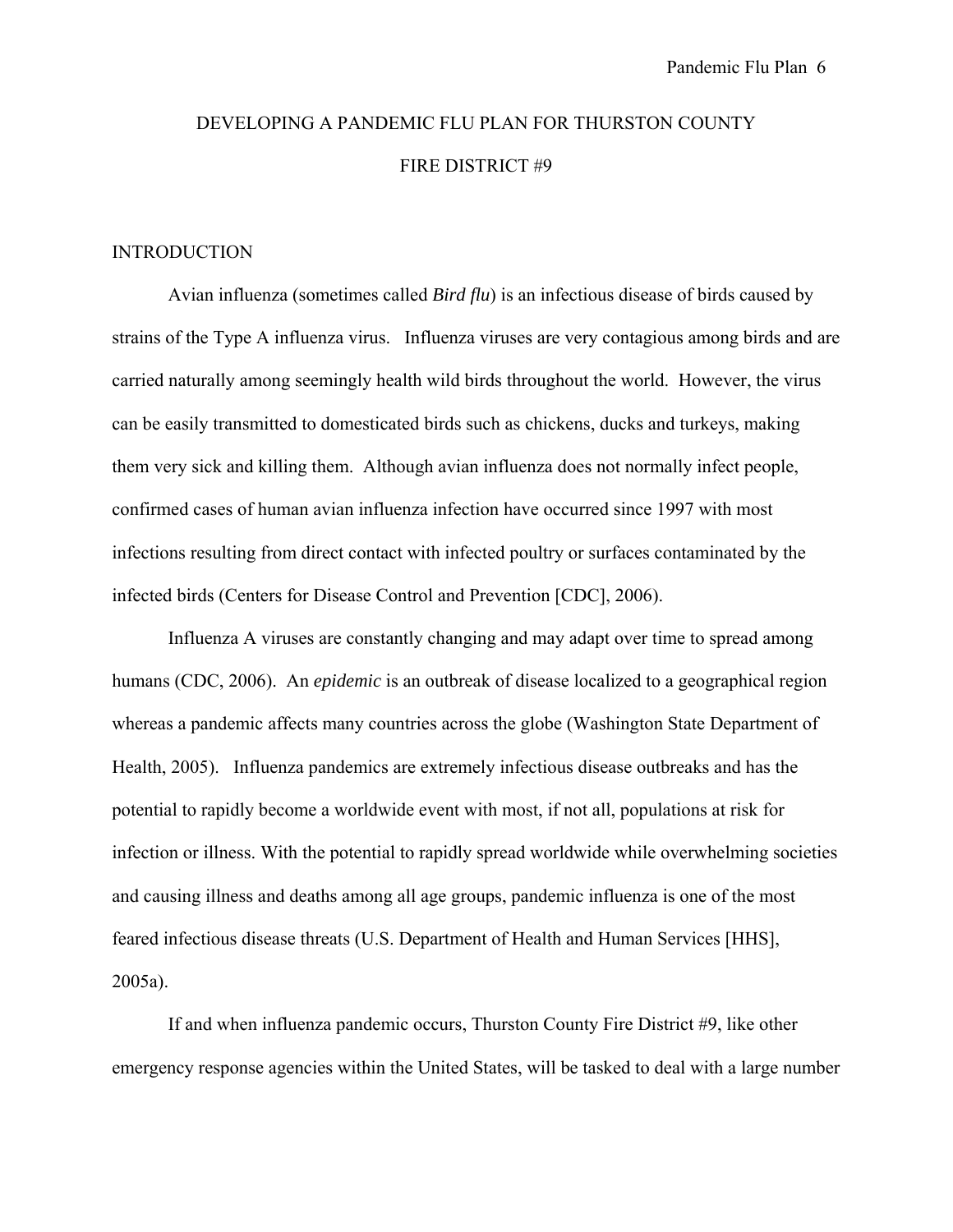of ill citizens while dealing with a potentially depleted work force. According to the American Ambulance Association (AAA), an estimated 40% of EMS staff and first responders will be sickened by the disease and unable to work for an extended period of time (AAA, 2006).

Thurston County Fire District #9 is committed to adequately plan for a potential pandemic flu outbreak. The problem is the actual impact of pandemic flu on department operations and the steps that should be taken to prepare for the pandemic flu have not been identified.

The purpose of this research was to identify the potential impact of pandemic flu on department operations and to recommend steps that should be taken by the department to prepare for pandemic flu.

The Descriptive Research Method was used to answer the following questions: a) what is pandemic flu and why are we at risk? b) what impact would pandemic flu have on department operations? c) what steps should the department take to prepare for pandemic flu?

#### BACKGROUND AND SIGNIFICANCE

According to the U.S. Department of Health and Human Services (HHS), the average annual influenza season results in approximately 36,000 deaths, 226,000 hospitalizations, and direct medical costs between \$1 billion to \$3 billion. This significant monetary impact is due to the secondary complications that result from influenza infections such as pneumonia, dehydration, as well as the aggravation of chronic lung and heart problems. HHS further reports,

"Despite the severity of influenza epidemics, it is sobering to understand the effects of seasonal influenza are moderated because most individuals have some underlying degree of immunity to recently circulating influenza viruses either from previous infections or from vaccination" (HHS, 2005, p.B6).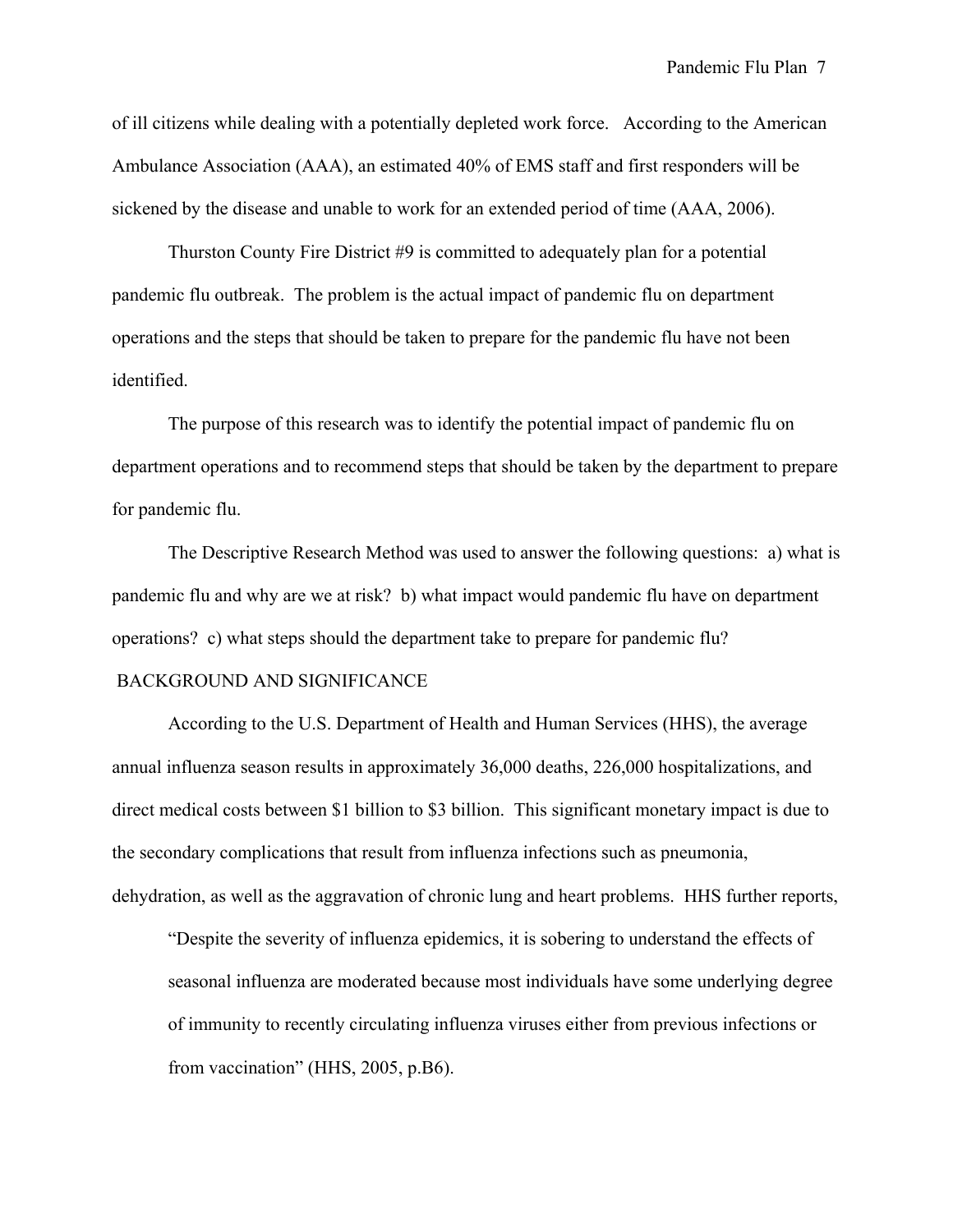A pandemic is a disease outbreak in many countries at the same time. An influenza pandemic occurs when a new flu virus spreads rapidly from country-to-country around the world. The global spread of pandemic flu happens occurs because people are not immune to the new flu virus, and a virus-specific vaccine would take months to develop (Washington State Department of Health, 2005a).

 Three influenza pandemics have swept the globe in the last century. The *Spanish Flu* pandemic of 1918 infected over one-third of the U.S. population, resulting in the deaths of over 500,000 Americans and more than 20 million worldwide. Pandemics also occurred in 1957 and 1968 killing tens of thousands in the U.S. and millions across the world (Homeland Security Council, 2006).

Pandemic influenza may occur in waves lasting up to 12 weeks over an extended time period. Unlike a bioterrorism event, outside resources will likely be unavailable, as the influenza will impact many regions simultaneously (Thurston County, 2006). The following table shows the potential impact (35% attack rate) as calculated using the Center for Disease Control (CDC) FluAid Program (Thurston County, 2006). Thurston County Fire District 9 potential impact is based upon an estimated population of 11,360 (Thurston Regional Planning Council [TRPC], 2004). It should be noted that population estimates do not take into account the approximately 3000 resident students of the Evergreen State College protected by the fire district.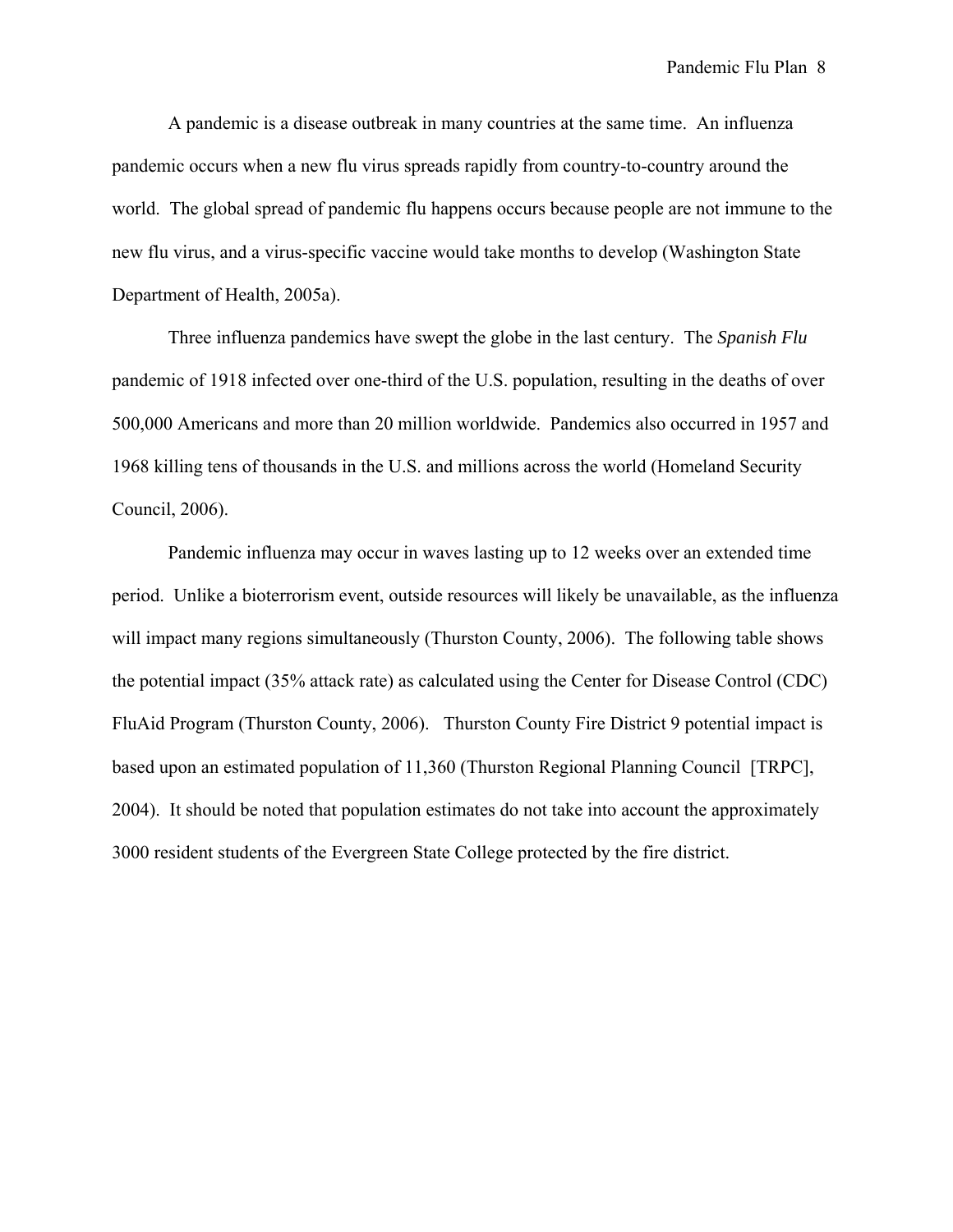### Table 1

|                          | <b>United States</b> | Washington | <b>Thurston County</b> | <b>Fire District 9</b> |
|--------------------------|----------------------|------------|------------------------|------------------------|
| Infected                 | 200 million          |            | 76,475                 | 3059                   |
| <b>Outpatient Visits</b> | 42 million           | 0.050,000  | 58,203                 | 2328                   |
| Hospitalized             | 734,000              | 22,685     | 1.118                  | 44                     |
| Deaths                   | 207,000              | 5,091      | 333                    |                        |

#### Estimated maximum morbidity and mortality during an influenza pandemic

Note. Adapted from *Pandemic influenza response plan* (p.4 ), Thurston County Public Health and Social Health Services Department, 2006, Olympia:WA.

Thurston County Fire District #9 is a 70-member combination department providing fire and EMS services to a suburban/rural population of approximately 12,000 people. In addition to Basic Life Support (BLS) responses, the department also provides BLS transport services to district residences and provides backup transport services for four neighboring agencies covering approximately 250 square miles and a population of nearly 50,000. The department utilizes a small career staff to supervise an on-duty contingent of volunteer and student firefighters. The department serves as the coordinating agency for the South Puget Sound Community College Fire and Emergency Services Technology (FEST) program. An integral part of the program is the fire related experience requirement in which students are assigned to 24-hour shifts in district fire stations. A small career force provides the needed supervisory element and volunteer firefighters augment the on-duty staffing in the evenings and weekends and respond from home for major emergencies. Due to the heavy reliance upon the FEST program for on-duty staffing, a pandemic flu outbreak would likely result in an immediate 75% reduction in department staffing due to the likelihood that the FEST program would be suspended due to the high level of risk to the student responders.

The Fire District utilizes an infectious disease control plan that meets the requirements of the National Fire Protection Association (NFPA) Standard 1581, *Fire Department Infection*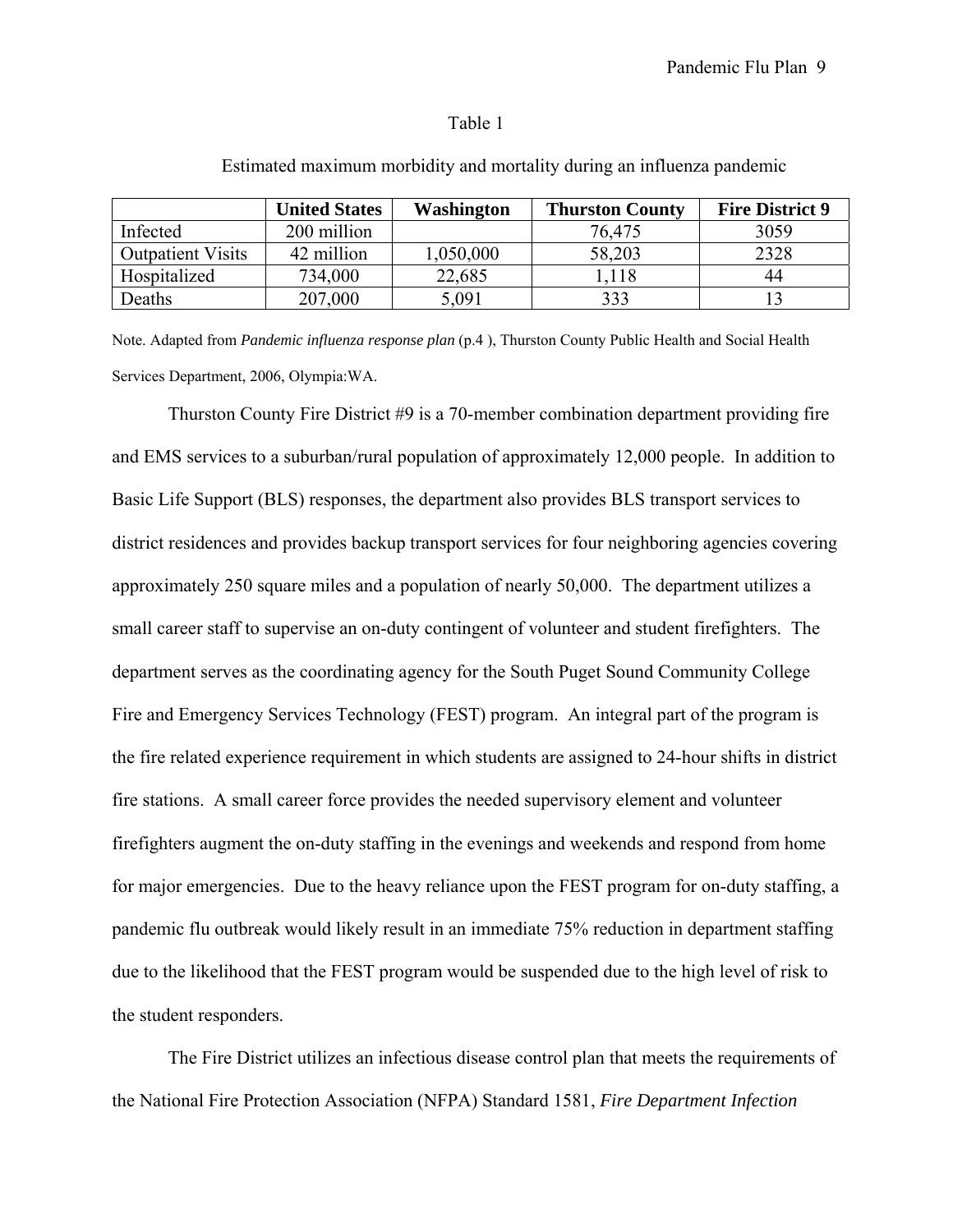*Control Program*, 2000 edition. However, an in depth review of the plan has not been conducted to ensure that it incorporates the protective measures needed to protect responders during a pandemic flu outbreak.

This research project relates to several units in the Leading Community Risk Reduction Course. In order to assess the risk associated with pandemic influenza, it is necessary to understand the elements of risk reduction; the hazards associated with pandemic flu; and vulnerability of the community to the affects as described in Unit 1: Getting Ready, and Unit 2: Assessing Community Risk. Likewise, the need for agency planning is supported by the recognition that pandemic influenza, as a low-frequency/high-risk event, often results in response agency complacency and lack of preparedness (U.S. Department of Homeland Security, 2005). Information in Unit 3: Building Support, is useful in this Research project highlighting the need to engage stakeholders in a community based pandemic flu response plan. In addition, it is recognized that conducting pandemic flu planning, and the subsequent public education component is important for building future organizational equity within our community – regardless of whether pandemic flu becomes a reality. In addition, this applied research paper directly relates to the following United States Fire Administration (FEMA, 2003) Operational Objective:

4. To promote within communities a comprehensive, multi-hazard risk-reduction plan led by the fire service organization.

### LITERATURE REVIEW

 A review of relevant literature highlighted the risks and potentiality of pandemic flu and provided valuable guidance into the various planning components needed for an effective pandemic flu plan.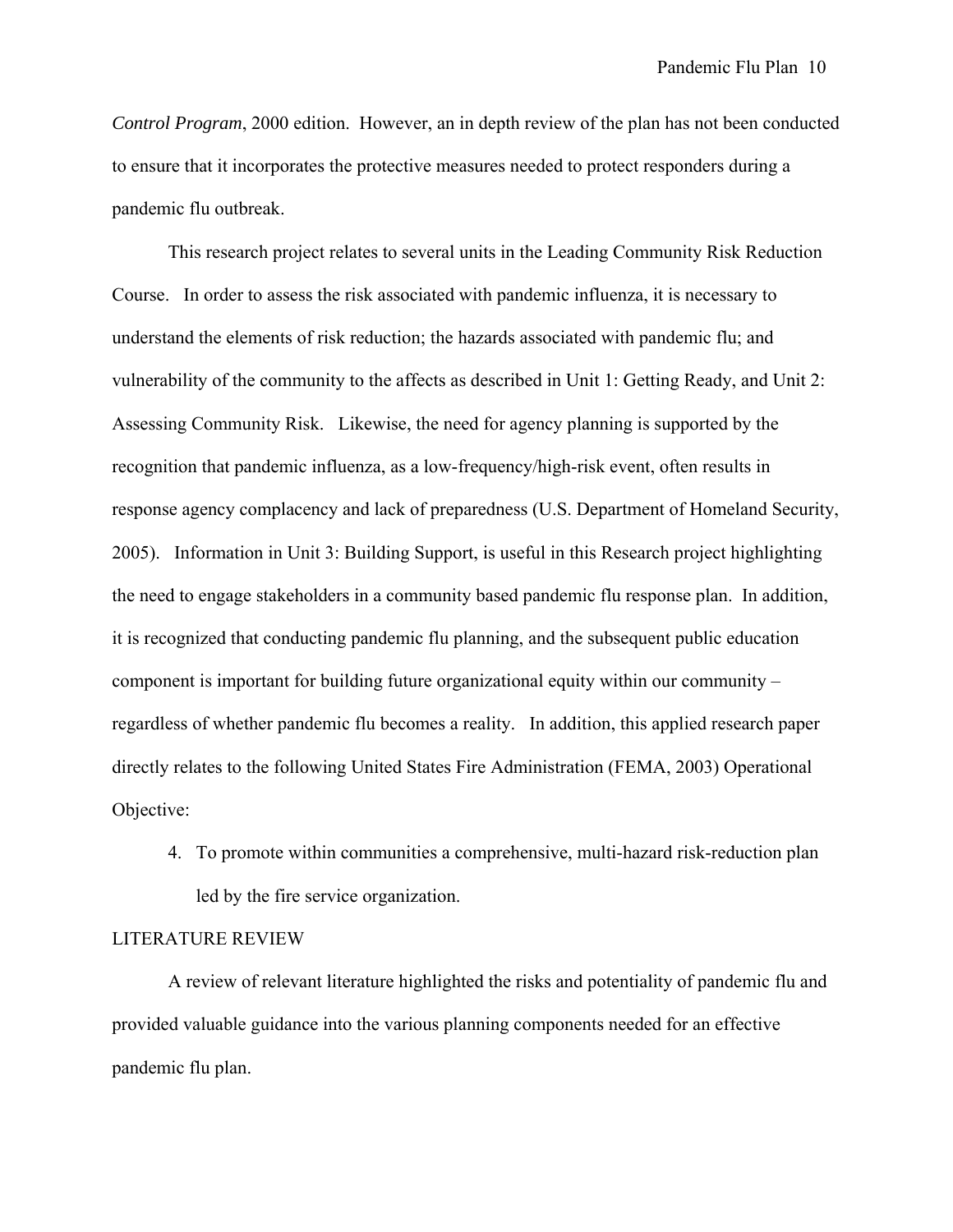### *What is Pandemic Flu and why are we at risk?*

A multitude of sources highlighted the ever-changing nature of Influenza A viruses and the increasing likelihood that the Avian Influenza virus (H5N1) will likely someday lead to a worldwide pandemic. Klaus Stoh, coordinator of the World Health Organizations global influenza program stated it poignantly,

"The fear…the virus will become transmissible from human to human…is real, it's scientifically substantiated, and we have enough historical data to tell us that the pandemic that would come out of this mutation would lead to a global health emergency, with millions of deaths, a global spread in less than three months and people in the developing countries being hardest hit" (Kimery, 2006, p.12).

To date, the spread of H5N1 virus among people has not continued beyond one person. However, because all influenza viruses can change over time, there is great concern that the virus will one day be capable of being easily transmitted from people-to-people. Because the virus is not normally transmitted amongst humans, people will have little or no immune protection from the virus (CDC, 2006b).

 The Center for Disease Control identifies three types of influenza viruses: Influenza A which causes moderate illness and infects humans and other animals such as birds and pigs; Influenza B which only affects humans - usually children, and causes milder disease than type A; and Influenza C, which rarely causes human illness and has not been associated with epidemic disease. Type A influenza has subtypes which is determined by the surface antigens hemagglutinin (H) and neuraminidase (N). Hemagglutinin in humans (H1, H2 and H3) provide a role in virus attachment to cells, while types of Neuraminidase (N1 and N2) deal with virus penetration into cells. Hemagglutinin and neuraminidase routinely change and every 10 to 40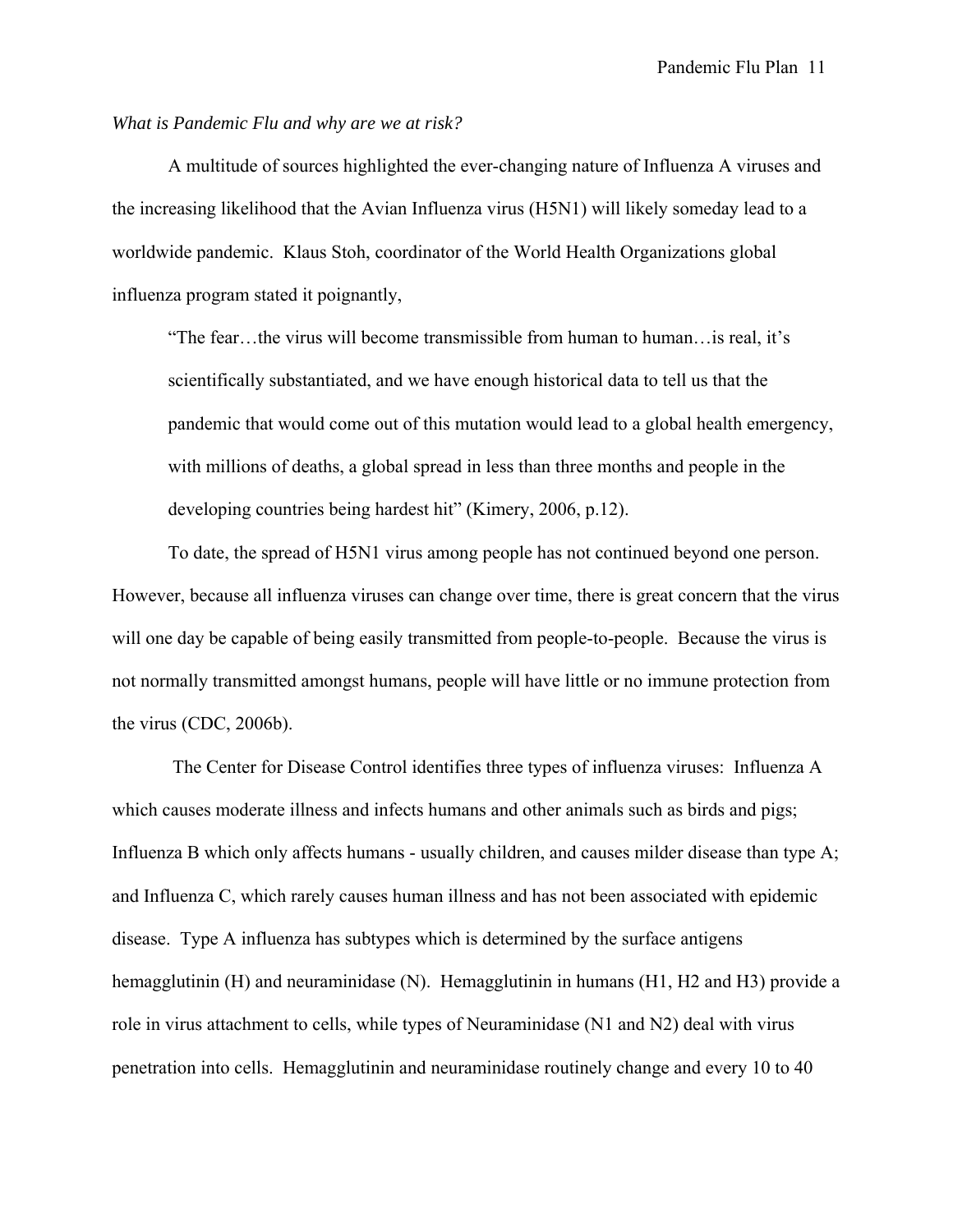years major antigenic differences appear. Because humans do not have antibodies that provide protection from these new antigens, pandemic disease occurs (CDC, 2002).

*Antigenic shift* is a major change in one or both surface antigens (H and/or N) and may result in a worldwide pandemic if the virus is easily transmitted from human-to-human. To a lesser degree, *Antigenic drift* is a minor change that can result in an epidemic due to the limited antigen protection that remains from past exposure to the similar viruses. Over the past 100 years, four antigenic shifts have led to major pandemics (CDC, 2002).

 Influenza viruses usually remain highly species-specific, with viruses that infect a specific species (birds, human, pigs) staying true to the species and rarely cause infection to the other species (WHO, 2006b).

The World Health Organization reports that of the many hundreds of different avian influenza A strains, only four have caused human infections: H5N1, H7N3, H7N7 and H9N2. These infections normally result in mild symptoms and very little severe illness, with one major exception, the highly pathogenic H5N1 (WHO, 2006b).

The ability of the Avian Influenza virus to spread from person-to-person is greatly influenced by the incubation period of the virus. According to the Department of Homeland Security, patients infected with influenza can remain asymptomatic for a period of 1 to 1.5 days. At two days, most infected people will develop symptoms of illness. This is of significant importance in that seemingly healthy people in early stages of influenza can be infectious to others (Homeland Security 2006a). The CDC further adds that although the incubation period associated with influenza is normally two days, it can vary from one to five days depending upon the patients previous immunologic experience with the influenza virus (CDC,2002).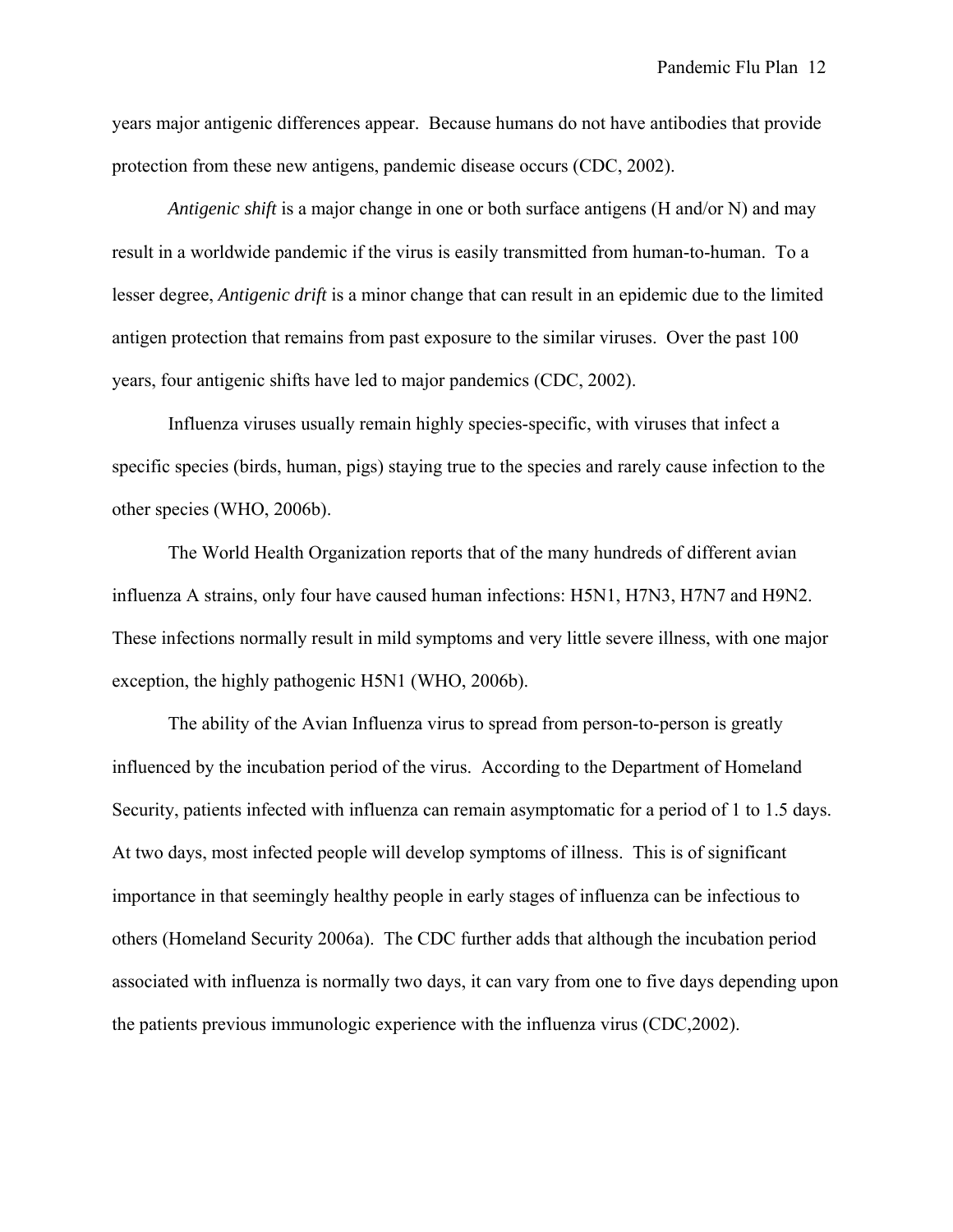Current research suggests that the H5N1 virus is becoming more pathogenic (capable of causing disease) than earlier viruses. A study found that H5N1 infected ducks now shed the virus for longer periods of time without outward signs of illness. This finding has major implications for the role ducks have in transmitting the disease to other birds and humans. (CDC, 2006b).

Thurston County Fire District 9, located in the Pacific Northwest, lies directly in the path of the Pacific Flyway – a major migratory flyway for waterfowl. There is growing concern that H5N1 could spread over a large geographical area by infecting migratory waterfowl, which could then lead to a global pandemic (USGS, 2005).

Humans infected with avian influenza have exhibited symptoms ranging from typical influenza like symptoms (fever, muscles aches, sore throat, cough) to pneumonia, eye infections, severe respiratory diseases and other life-threatening complications (CDC, 2006a). Thus far, patients infected with H5N1 have shown rapid clinical deterioration. As was demonstrated in Thailand, the time between onset of illness to the development of acute respiratory distress was approximately six days. In Turkey, severe cases resulted in respiratory failure three to five days after symptom onset (WHO, 2006a).

#### *Vaccine*

The effectiveness and availability of a vaccination is of great concern as there is currently no virus specific vaccination available for emergency workers.

According to the Homeland Security Council, at the onset of a pandemic, there will only be a limited supply of matched vaccine available and it will take an additional 4 to 6 months to develop a virus-specific vaccine. Finally, the supply of antiviral drugs will remain limited throughout a pandemic. "Until sufficient stockpiles of antiviral drugs have been established,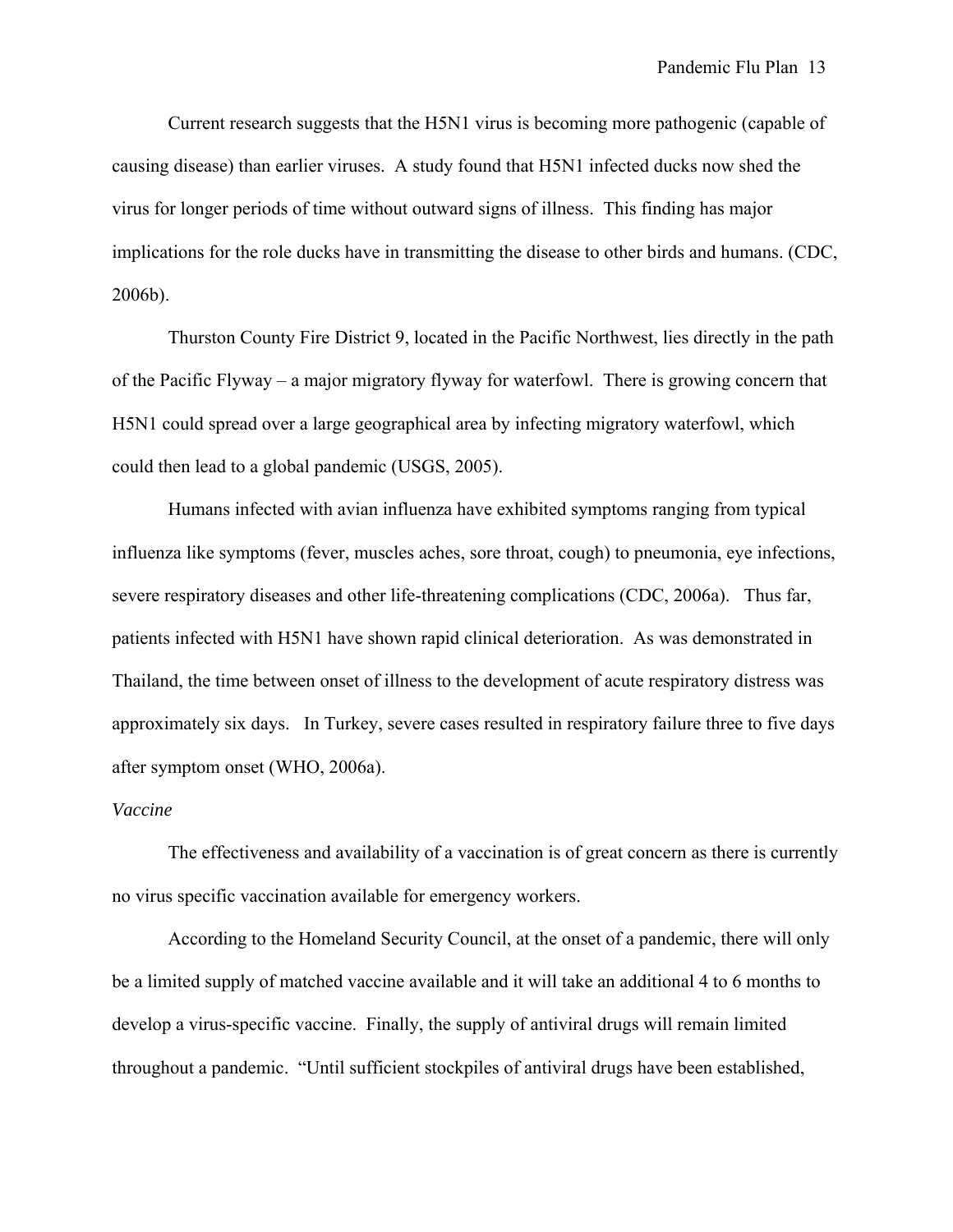these medications may be available for treatment of only some symptomatic individuals" (Homeland Security, 2006, p.170). Because available influenza vaccines are produced by growing influenza viruses in embryonated chicken eggs, the vaccine may take from 6 to 9 months to prepare (HHS, 2005a).

Dr. Roland Laveandowski, Chief of the influenza, SARS and Other Viral Respiratory Disease Section at the National Institute of Allergy and Infectious Diseases, believes the H5N1 vaccine will be valuable even if a pandemic occurs from a different strain. According to Dr. Laveandowski, vaccines from other related strains can provide immunological priming and provide a booster type response once a more specific vaccine is available (Buxbaum, 2006). The U.S. Department of Health and Human Services (HHS), also believes antiviral drugs will serve as the first line of defense before a strain specific vaccine can be developed. They point to the two classes of antiviral drugs available against influenza; neuraminidase inhibitors and M2-ion channel blockers called adamantanes. HHS reports that studies have shown that nueraminidase inhibitors may reduce the complications of influenza in some people while H5N1 viruses are known to be resistant to admantanes (HHS, 2005).

 Two neuraminidase inhibitors found to be active against both influenza type A and type b are the drugs zanamivir and oseltamivir. Zanamivir is a dry powder administered by inhalation and oseltamivir is distributed as an oral capsule (CDC, 2002).

Human influenza viruses are transmitted from person-to-person via exposure to droplets generated when an infected person coughs, sneezes or speaks. The large droplets can then be directly deposited into the upper respiratory tract of persons who are within three feet of the infected person (Homeland Security, 2006a).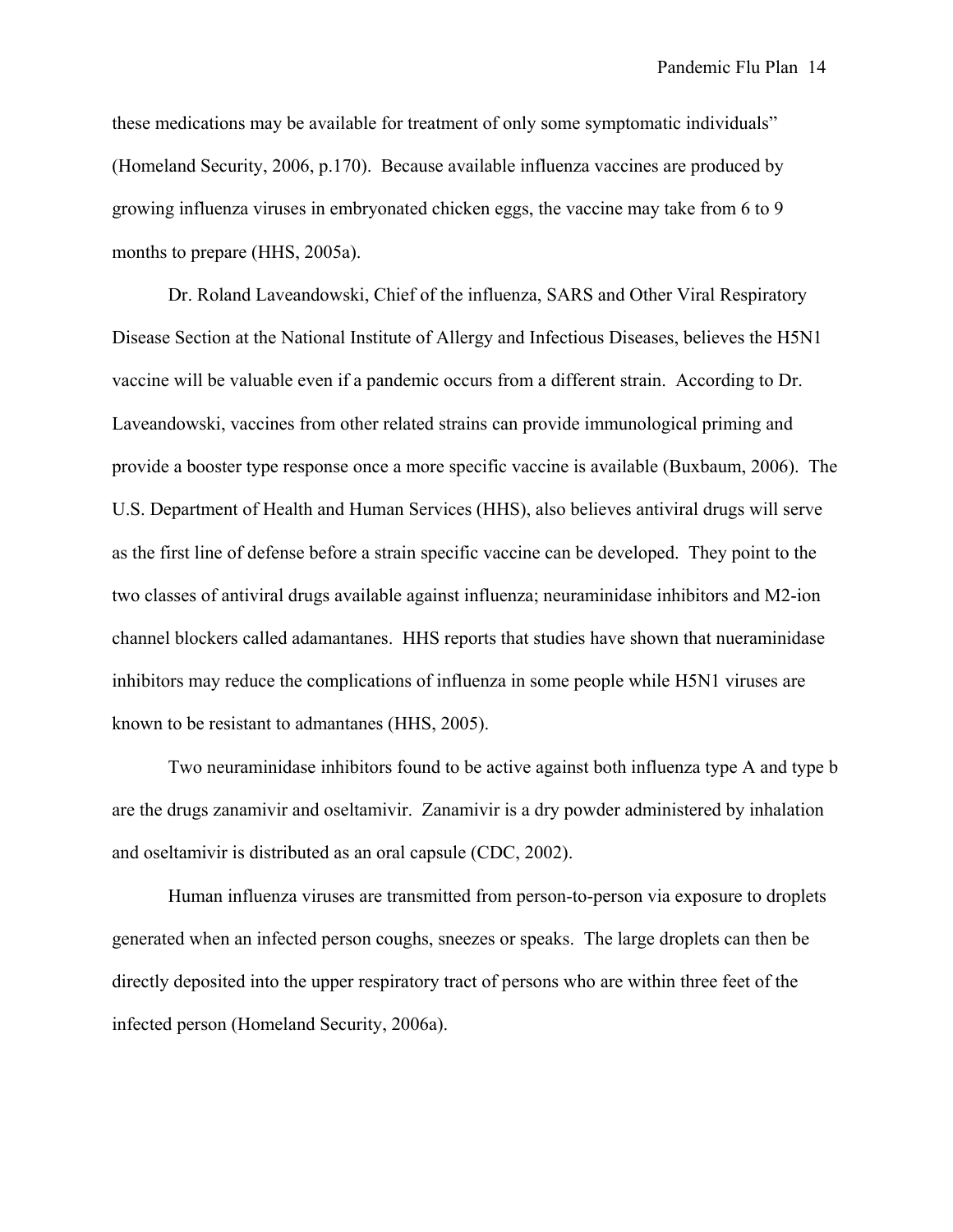One of the more disturbing possibilities of a modern-day influenza pandemic is its ability to kill healthy young adults. In the Spanish Flu pandemic of 1918, healthy young adults and the usual high-risk groups saw high mortality rates. However, the morality rate was highest among healthy adults 20 to 50 years old (National Vaccine Program Office [NVPO], 2006).

 There seems to be unilateral agreement among the many sources investigated by this author that the current production of the medication Tamiflu will remain in short supply for the foreseeable future. There is additional controversy within the medical community as to appropriateness of using Tamiflu as a prophylactic means to prevent illness. Dr. Diana Yu, Public Health Director in Thurston County, WA, related that by the end of September 2007, there will be enough Tamiflu available to vaccinate only 20% of the population living within Thurston County. According to Dr. Yu, in the event of a pandemic, the first priority will be to make the antiviral medication available to the health care community and local first responders who will stand as the communities first line of defense. Dr. Yu also noted that due to the continually changing nature of the influenza virus, Tamiflu may not be effective in the event a pandemic epidemic were to actually occur (Dr. Yu, personal communication, October 26, 2006).

In an October 12, 2006 memo to elected and appointed officials, Dr Yu noted that because the anti-viral supply is limited, it is advisable to only use Tamiflu for treatment after exposure and at the first sign of illness. At that time, a full course of medication should be taken in hopes of decreasing spread of illness, and preventing possible complications of influenza. Dr. Yu stated she does NOT recommend taking the anti-viral to prevent illness. Taken as a prophylactic, she relates that the recommended duration of treatment is to remain on the medication until the risk of contagion is gone. This likely could be 6-8 weeks for each pandemic wave (Yu, 2006a).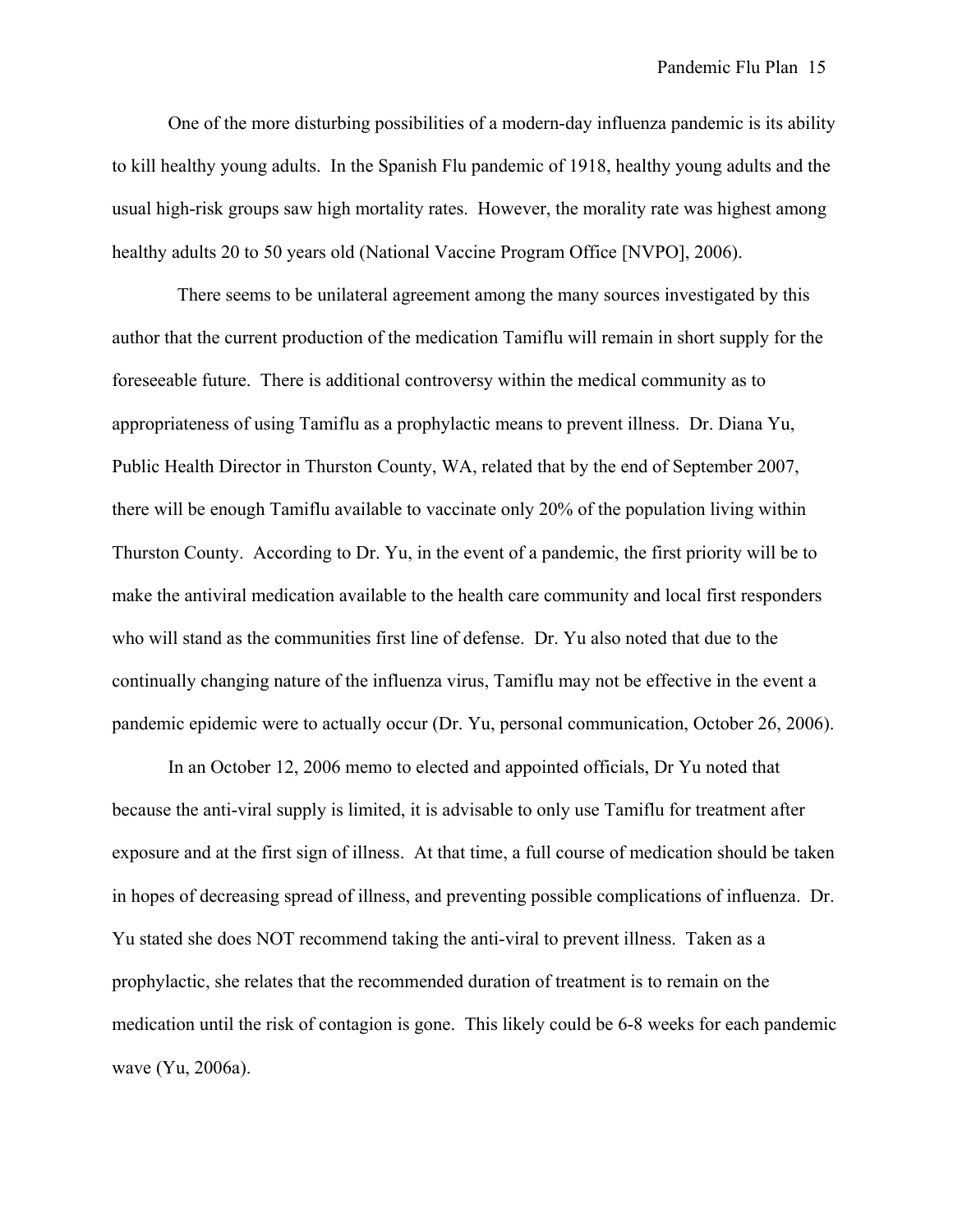#### *Pandemic Phases*

The World Health Organization (WHO) has identified Global Pandemic Phases established to assist the international community and national governments in preparedness and response to pandemic influenza (WHO,2005). The six pandemic phases are as follows: Interpandemic Period

*Phase I.* No new influenza virus subtypes detected in humans. Influenza subtype that has caused human infection may be present in animals. If present in animals, the risk of infection or disease is considered to be low.

*Phase 2*. No new influenza virus subtypes have been detected in humans. However, a circulating animal influenza virus subtype poses a substantial risk of human disease.

Pandemic Alert Period

*Phase 3.* Human infection(s) with a new subtype but no human-to-human spread or at most rare instance of spread to a close contact.

*Phase 4*. Small cluster(s) with limited human-to-human transmission but spread is highly localized, suggesting the virus is not well adapted to humans.

*Phase 5.* Larger cluster(s) but human-to-human spread is highly localized, suggesting that the virus is not well adapted to humans.

Pandemic Period

*Phase 6.* Pandemic phase: increased and sustained transmission in the general population.

Postpandemic Period

Return to the Interpandemic Period (Phase I)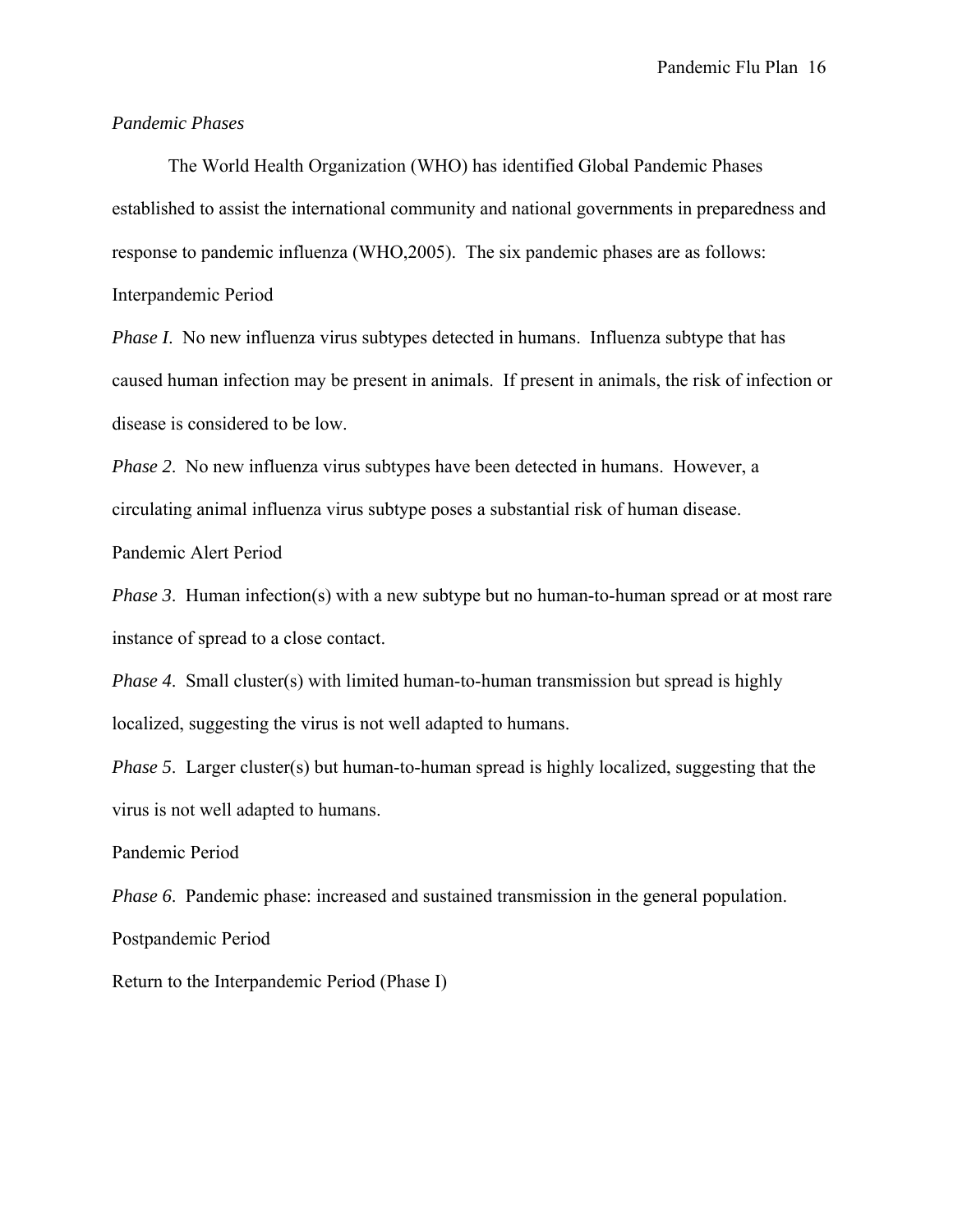Thurston County Medic One (TCMO, 2006) has included three additional EMS Operational Level subcategories under Phase 6 to assist with their planning efforts. These subcategories include:

*EMS Operations Level 3*: Human pandemic exists somewhere in the world. No cases identified in Thurston County.

*EMS Operations Level 2*: Human pandemic cases identified in Thurston County. No significant impact on EMS and medical systems.

*EMS Operations Level 1*: Human pandemic has achieved rapid, effective, local (Thurston County) human-to-human transmission with increased morbidity and mortality. Significant impact on EMS and medical systems (Thurston County, 2006).

Currently, the WHO reports a pandemic alert phase 3 with no or very limited human-tohuman transmission.

#### *What impact would pandemic flu have on department operations?*

Failure of employees to report to work during a pandemic flu outbreak is a major concern during the development of a pandemic flu plan. This concern is reinforced by a study conducted by Dr. Daniel Barnett, instructor at Johns Hopkins University Center for Public Health Preparedness in Baltimore. In the study, 308 health care employees were surveyed with fortytwo percent stating they would not respond in the event of a pandemic flu outbreak. In addition, only 40 percent of the employees believed they would be asked to work should pandemic flu materialize and only 33 percent felt they were knowledgeable of the health impact of pandemic flu (Reinberg, 2006). Interestingly, another study conducted by Harvard researches found that it may actually be difficult to prevent many U.S. workers from reporting to work. In the survey, 25% of the adult respondents stated there was no one to care for them at home if they became ill.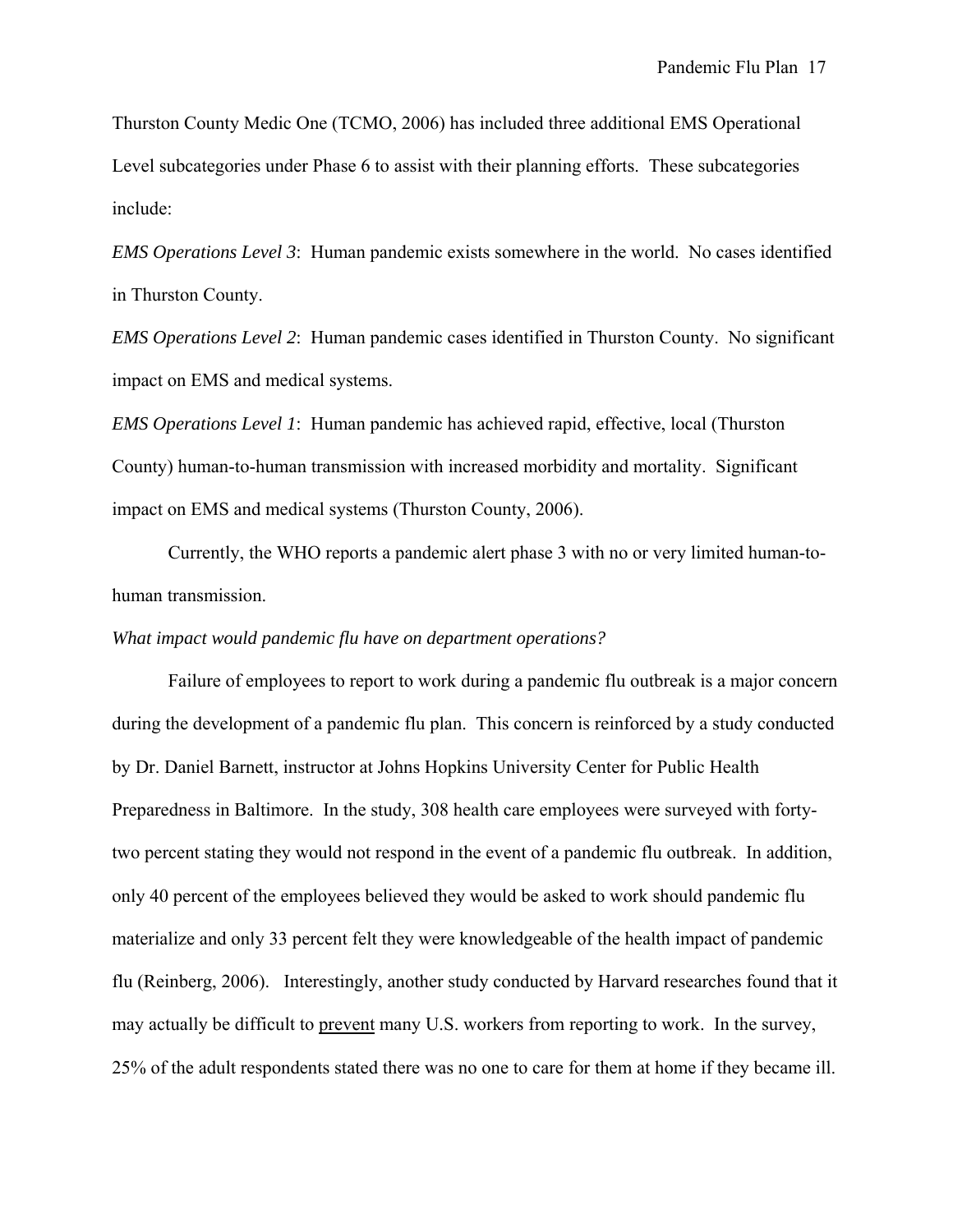Another 25% felt they could not afford to miss work for even a week fearing they would lose their job or business if they had to stay home from seven to ten days. One in five expressed fear the boss would insist they come into work even if they were sick and contagious (Harvard, 2006).

The literary review and discovery of the Johns Hopkins (Reinberg, 2006) health care employee study influenced the author to determine whether fire district members held similar opinions. Subsequently, a questionnaire was distributed to fire district members in order to ascertain their willingness to remain as a first responder during an influenza pandemic.

### *Economic Impact*

 The Homeland Security Council related the significant economic and societal disruption that would likely result from an influenza pandemic.

"Absenteeism across multiple sectors related to personal illness, illness in family members, fear of contagion, or public health measures to limit contact with others could threaten the functioning of critical infrastructure, the movement of goods and services, and operation of institutions such as schools and universities. A pandemic would thus have significant implications for the economy, national security, and the basic functioning of society" (Homeland Security Council, 2006 p.1).

The National Vaccine Program Office stated that the impact of pandemic shouldn't be measured only by the number of people that would die, but also by the major social consequences that would occur. If millions of people were sick, doctors and nurses would be unable to care for the sick. If local police force is infected, community safety might be at risk. If air traffic controllers are infected, air travel could be seriously disrupted, interrupting not only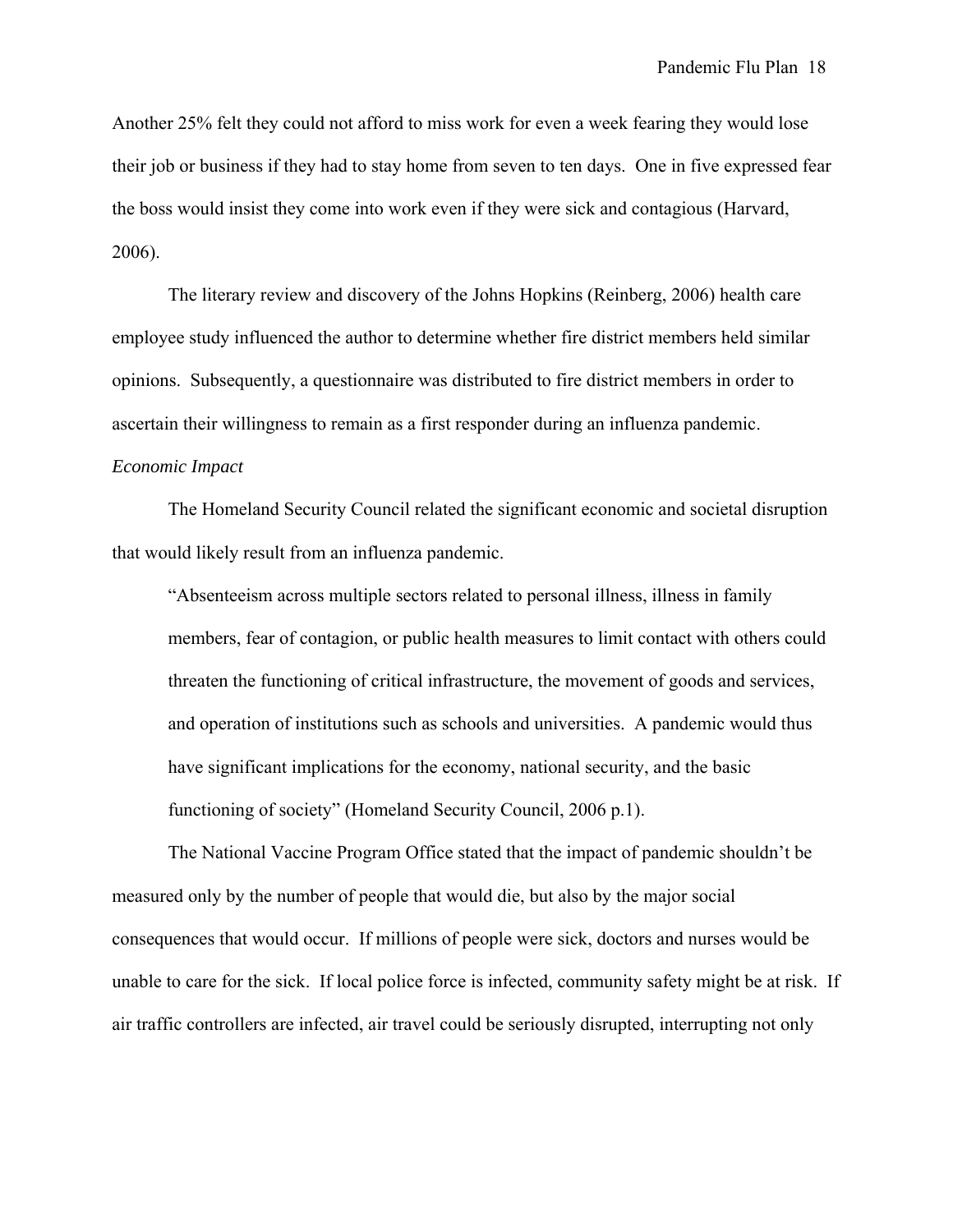personal travel and business but also the transport of life-saving vaccines and drugs (NVPO, 2006).

Bill Bullock and Lucian Deaton wrote that due to the predicted scarce supply of vaccine and antiviral medications in the U.S. and the high employee absenteeism at the onset of a pandemic, first responder groups and others in critical infrastructure must develop contingency plans for how to maintain essential services during the peak weeks of a pandemic (Bullock, Deaton, 2005).

The Homeland Security Council reports,

"Unlike many other catastrophic events, an influenza pandemic will not directly affect the physical infrastructure of an organization. While a pandemic will not damage power lines, banks, or computer networks, it will ultimately threaten all critical infrastructure by its impact on an organization's human resources by removing essential personnel from the workplace for weeks or months" (Homeland Security Council, 2006, p.165).

For the Fire District, failure of the organizations internal infrastructure could result in an inability to process payments to venders and payroll for employees. At the operational, external infrastructure failure could result in the inability to obtain needed medical supplies and logistical items such as apparatus fuel and parts.

#### *Health Care*

An influenza pandemic will severely tax the U.S. healthcare system. Published estimates suggest there could be more than 839,000 to 9,625,000 hospitalizations, 18-42 million outpatient visits, and 20-47 million additional illnesses (HHS, 2005).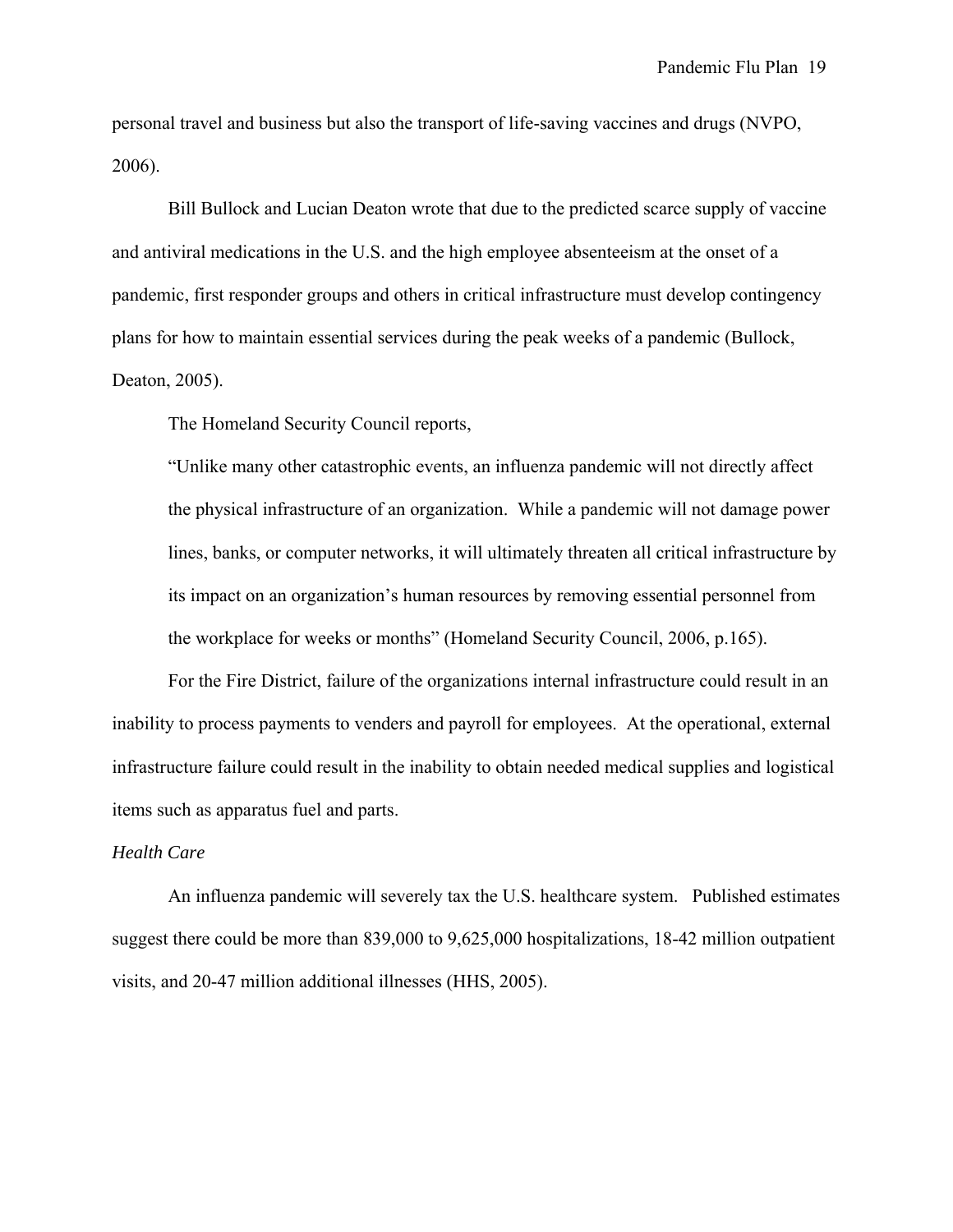With the possibility of hundreds of sick citizens within the fire district and a failing healthcare system, the fire district would find itself attempting to cope with an escalating call volume, a depleted workforce and a lack of healthcare facilities to transport the infected patients. In anticipation of an overloaded health care system, the author is participating on a planning committee established by Thurston County Public Health to establish two Emergency Support Assessment Centers (ESAC's) on the west side of Olympia. These ESAC's would provide an additional layer in the health sector's pandemic response. Patients, suspected of being infected with avian flu would be transported to an ESAC where they would be assessed for illness, and if ill, would either be sent to a hospital or alternate care center (ACC) for treatment or provided medication and self-care advice. Medical professionals, volunteer health providers and possibly EMS personnel would staff these centers (Yu, 2006b).

The author found literature consistent in the message of measures that can be taken to minimize personal infection. The Public Health Service, *Guideline for isolation precautions in hospitals*, provides standard precautions that are used as the standard today. Standard precautions include recommendations for hand washing, glove usage, mask, eye and face protections, gown usage, patient care equipment, environmental control, linen, occupational health and bloodborne pathogens and patient placement.

Within the literature, the author found discrepancies regarding the minimum level of respiratory protection that should be utilized by responders for avian influenza. The International Association of Firefighters (IAFF) recommends P-100 disposable respirators as the minimal level of respiratory protection for responders citing NIOSH regulations and specifications contained in the World Health Organization's *Hospital Infection Control Guidance for SARS* (IAFF, 2006). The IAFF further bases their recommendation for the "P"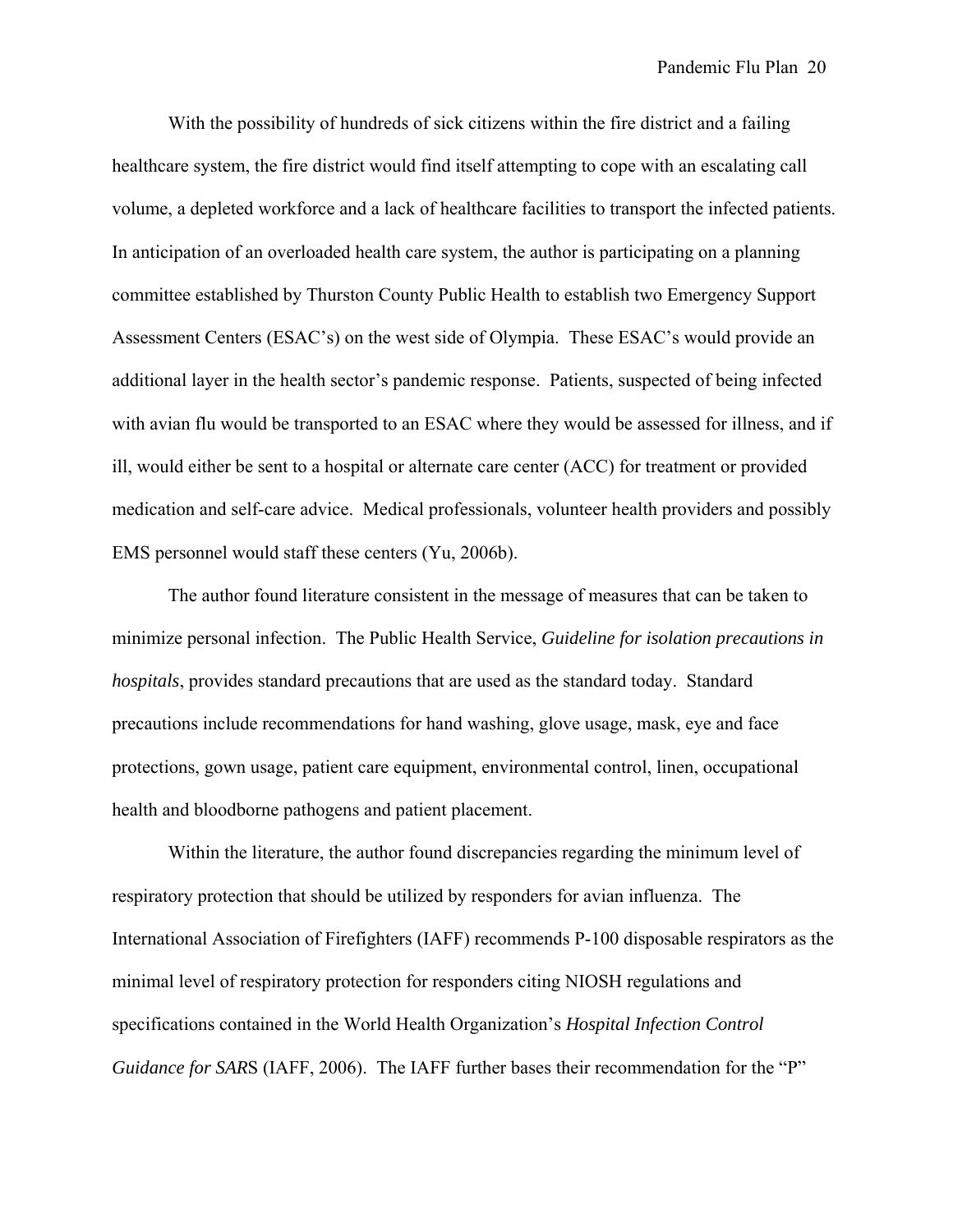designation (meaning oil proof) on the fact that members frequently respond to *unknown condition* environments. This recommendation exceeds the respiratory protection requirements recommend by other sources investigated by the author. The Department of Health and Human Services acknowledges the controversy surrounding respirator use and points to the large amount of incorrect, incomplete and confusing information being distributed through media and via the internet and reinforces that scientific data related to the transmission of the influenza viruses remains unchanged with N-95 masks being the minimum recommended respiratory protection for activities that have the potential of generating infectious respiratory aerosols (HHS, 2006b). The Occupational Safety & Health Administration (OSHA) also recommends that health care workers that transport or treat avian flu patients use at a minimum N95 masks in accordance with 29 CFR 1910.134 (OSHA, 2006). Steve Romines, Director of Thurston County Medic One, stated he believes that N95 respirators are consistent with current CDC recommendations but added that the exhalation valve contained within the N100 mask may increase wearer for individuals tasked with wearing masks for long periods of time. Mr. Romines believes that the exhalation valve decreases the build up of carbon dioxide that can occur when individuals wear the standard N95 mask for long periods (Steve Romines, personal communication July 16, 2006).

#### *What steps should the department take to prepare for pandemic flu?*

 If a pandemic influenza occurs, it is essential that the governmental entities be capable of providing essential public safety services. It is critical that public safety agencies be fully prepared to support public health officials and be prepared to address the challenges associated with such an outbreak. It is also essential that public safety agencies protect the safety and health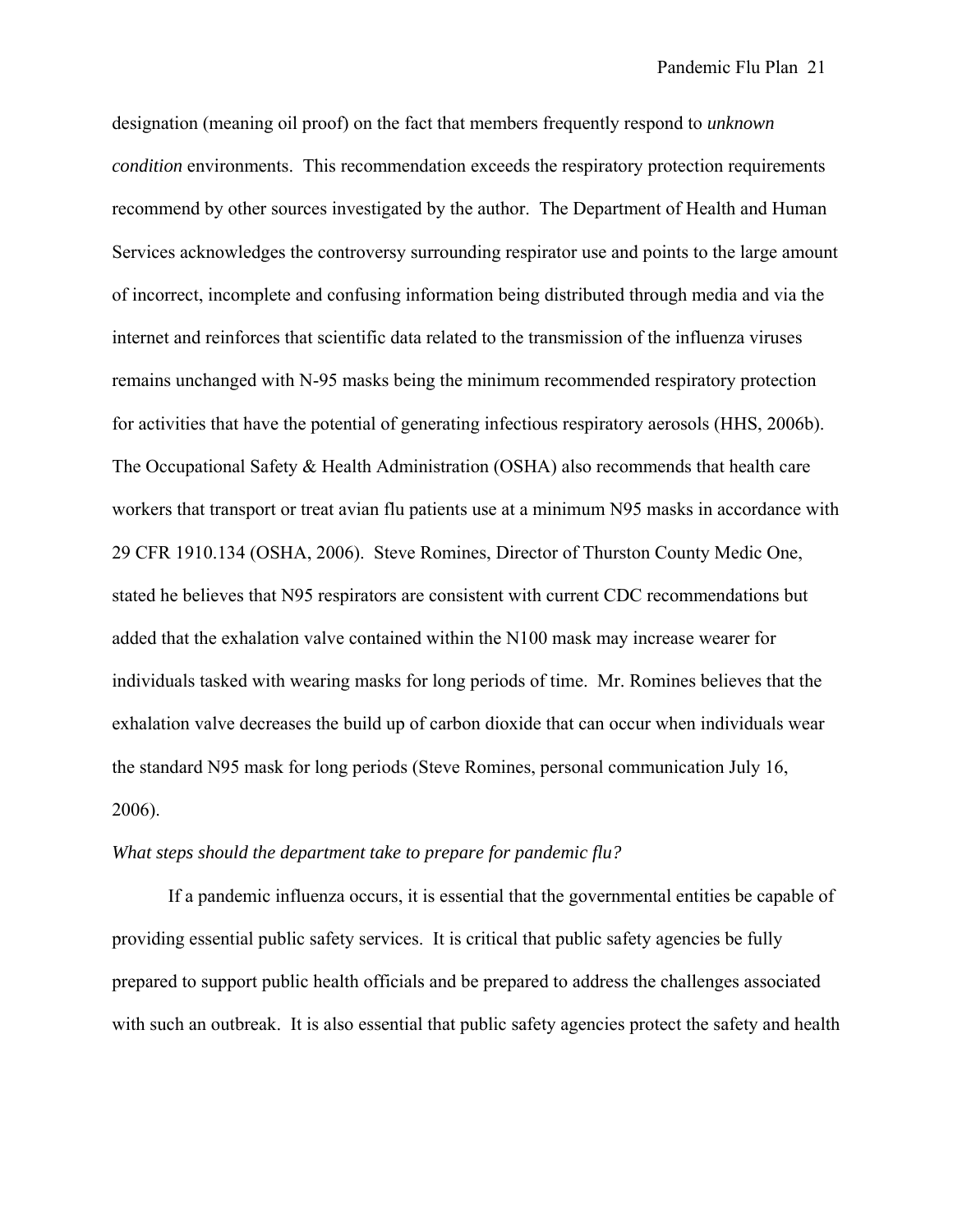of their workers to ensure their workers can safely and effectively perform their assigned roles (Homeland Security Council, 2006).

Continuity of Operations Planning (COOP) is an all-hazards approach that can be utilized to prepare an organization to maintain essential services when experiencing a hazard, like avian influenza, that has the potential to disrupt department operations. FEMA warns, without good COOP planning, organizations risk leaving their citizens without vital services in what could be their greatest time of need (FEMA, 2004). Both FEMA, and NFPA 1600 *Standard on Disaster/Emergency Management Business Continuity Programs* (NFPA, 2000) provide guidance into the development of continuity programs. NFPA 1600 identifies various elements that should be included in a COOP program. These elements include:

- Identifying Laws and Authorities
- Conducting a hazard identification and risk assessment
- Implementing a mitigation strategy to eliminate hazards or minimize hazards that cannot be eliminated.
- Establishing a program to identify and priority essential functions and determine staffing requirements.
- Developing a written program policy that includes the development of the following plans:
	- Strategic Plan
	- Emergency Operations Plan
	- Mitigation Plan
	- Recovery Plan

Guidance in the development of these plans can also be found in FEMA's *Interim guidance on continuity of operations planning for state and local governments* (FEMA, 2006).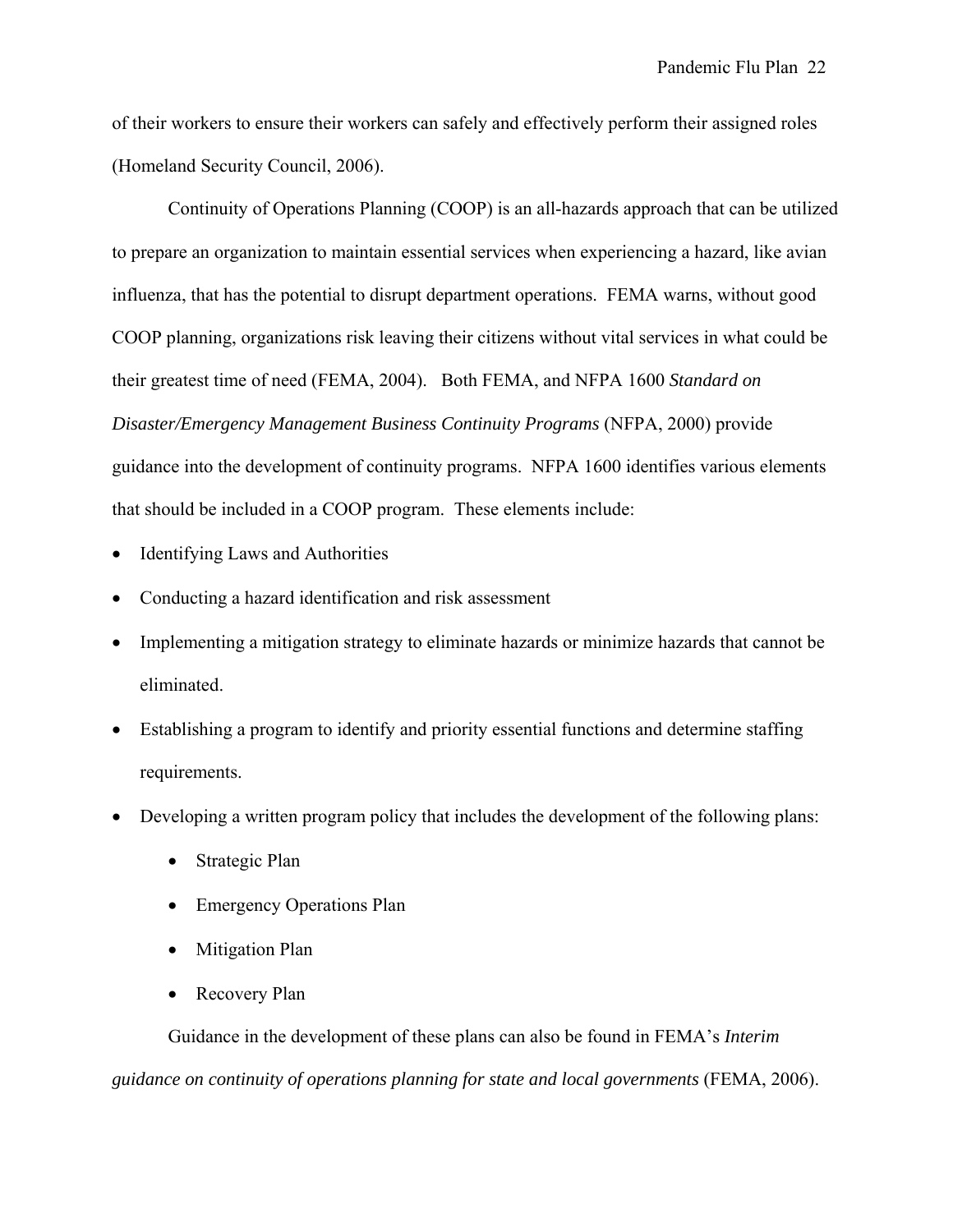In addition, the author was also able to locate an Emergency Medical Service and Non-

Emergency (Medical) Transport Organizations Pandemic Influenza Planning Checklist available from the CDC web site (HHS, 2006b).

The International Association of Fire Chief's (Bushman,Evans, 2006) offer additional recommendations specific to influenza pandemic, these recommendations include:

- Providing for annual flu shots for members.
- Inventorying and maintaining adequate supplies of personal protective equipment (PPE).
- Becoming familiar with hospitals pandemic flu plans.
- Development or alteration of patient care protocols through local medical director.
- Development of alternative staffing plans.
- Implementation of increased universal precautions and strict disinfection guidelines.
- Staffing of distribution centers.
- Education for pandemic preparedness for the general population and all levels of government and private sector.
- Monitoring of workers for the signs and symptoms of exposure to influenza.

HHS recommends creating a policy to deal with members who become ill. Elements of the policy should include; 1) procedure for handling staff that become ill at work; 2) when personnel may return from work after being ill; 3) when personnel that are symptomatic will be allowed to work; and 4) personnel who need to care for their family members (HHS, 2006a).

 In summary, experts believe due to antigenic shift, the Avian Influenza virus H5N1 will likely someday lead to a worldwide pandemic. Because the H5N1 is highly pathogenic, it is anticipated that a world-wide pandemic could lead to a global health emergency with millions of deaths. With significant economic and societal disruption and absenteeism across multiple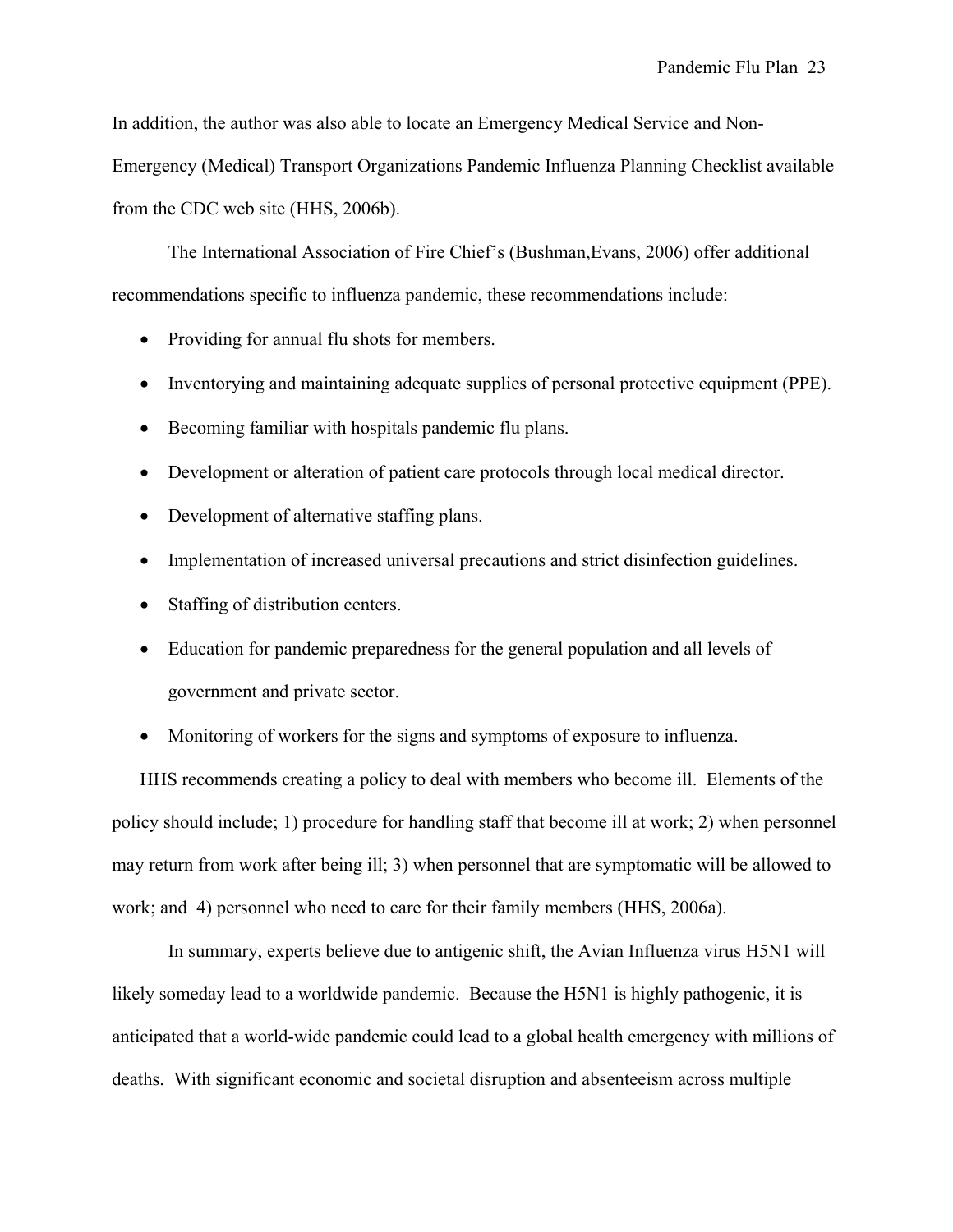sectors, a pandemic would have profound implications for the economy and basic functioning of society. At the local level, health care facilities would become severely overloaded and the fire district would be tasked to respond to an escalating call volume with a depleted work force.

 In the event of a pandemic, it will be essential that the fire district remain capable of providing essential services. Continuity of Operations Planning is an all-hazards approach that prepares an organization to maintain essential services. A "Pandemic Plan" is actually a series of plans and actions that should be taken to adequately prepare the fire district for an avian flu pandemic.

#### PROCEDURES

 This applied research project utilized descriptive research methodology to gather information needed to identify the risks associated with an avian influenza pandemic; the potential impact on department operations; and steps that should be taken to prepare for pandemic flu.

 The first step of this research began with a literature review which commenced in April 2006 at the National Fire Academy's (NFA) Learning Resource Center (LRC), while the author was in attendance at the academy for the *Leading Community Risk Reduction – R280*. The LRC was utilized due to it wide selection of books, periodicals, reports and Applied Research Projects. Using specific title searches for terms *Pandemic*, *Influenza* and *Avian* resulted in several books and numerous periodicals that were subsequently reviewed for pertinence while present at the LRC.

 A comprehensive Internet web search was conducted from the Google and Google Scholar search engines using key words *Pandemic* and *Avian Influenza*. Dozens of web sites were reviewed that provided valuable information. Web sites from the Center for Disease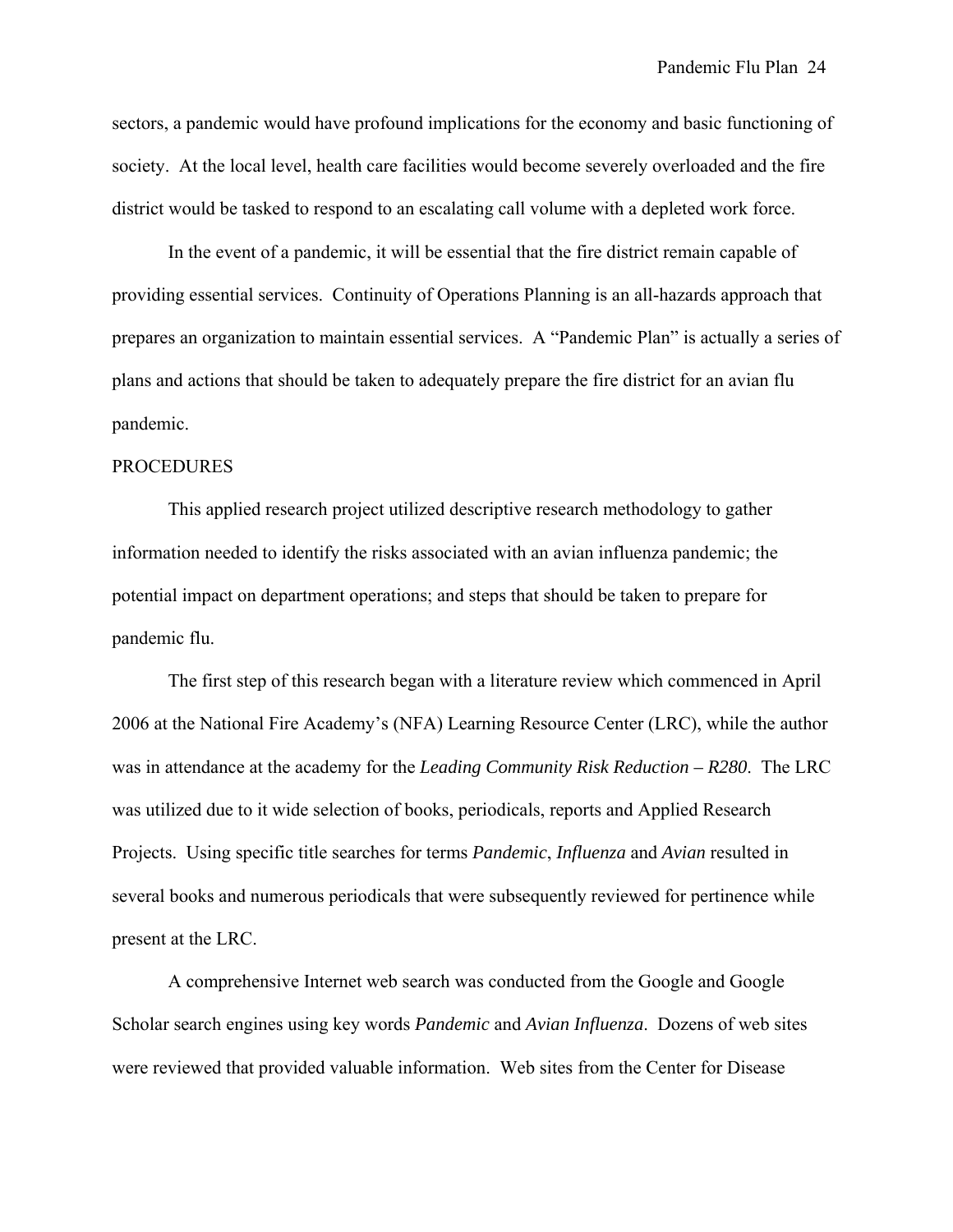Control (CDC), the World Health Organization (WHO) and the U.S. Department of Health and Human Services (HHS) were found to provide the most accurate, up-to-date information available for this research. In addition, information was also collected from the US Census Bureau, the U.S. Department of Labor and Thurston County Public Health Department web sites.

 Information was also collected from the State of Washington Public Health and handout materials from pandemic flu planning committee meetings attended by the author.

 As a result of the research, the author contacted Dr. Diana Yu, Public Health Director in Thurston County Washington in regards to vaccination of health care workers and with Mr. Steve Romines, Director of Thurston County Medic One in regards to the use of N100 respirators. In addition, the fire districts current *Member Exposure Control Manual* was reviewed for completeness and its applicability to protect members from avian influenza. LIMITATIONS

 Several limitations existed in this research project. The author determined that due to the scope and time limitations of this paper to limit the assessment of potential absenteeism and knowledge proficiency to responders within the Fire District only. Due to the extensive amount of auto and mutual aid that occurs within the district, the true impact would need to include auto/mutual aid partners as well. In addition, time limitations of this paper prevented the author from including the final Thurston County Emergency Response Community Pandemic Plan and to assess the impact of the proposed Emergency Support Assessment Centers, both of which are currently in development.

 Another limitation of this project was the lack of information that could be found within the literature in regards to actions fire service agencies are currently taking to prepare for avian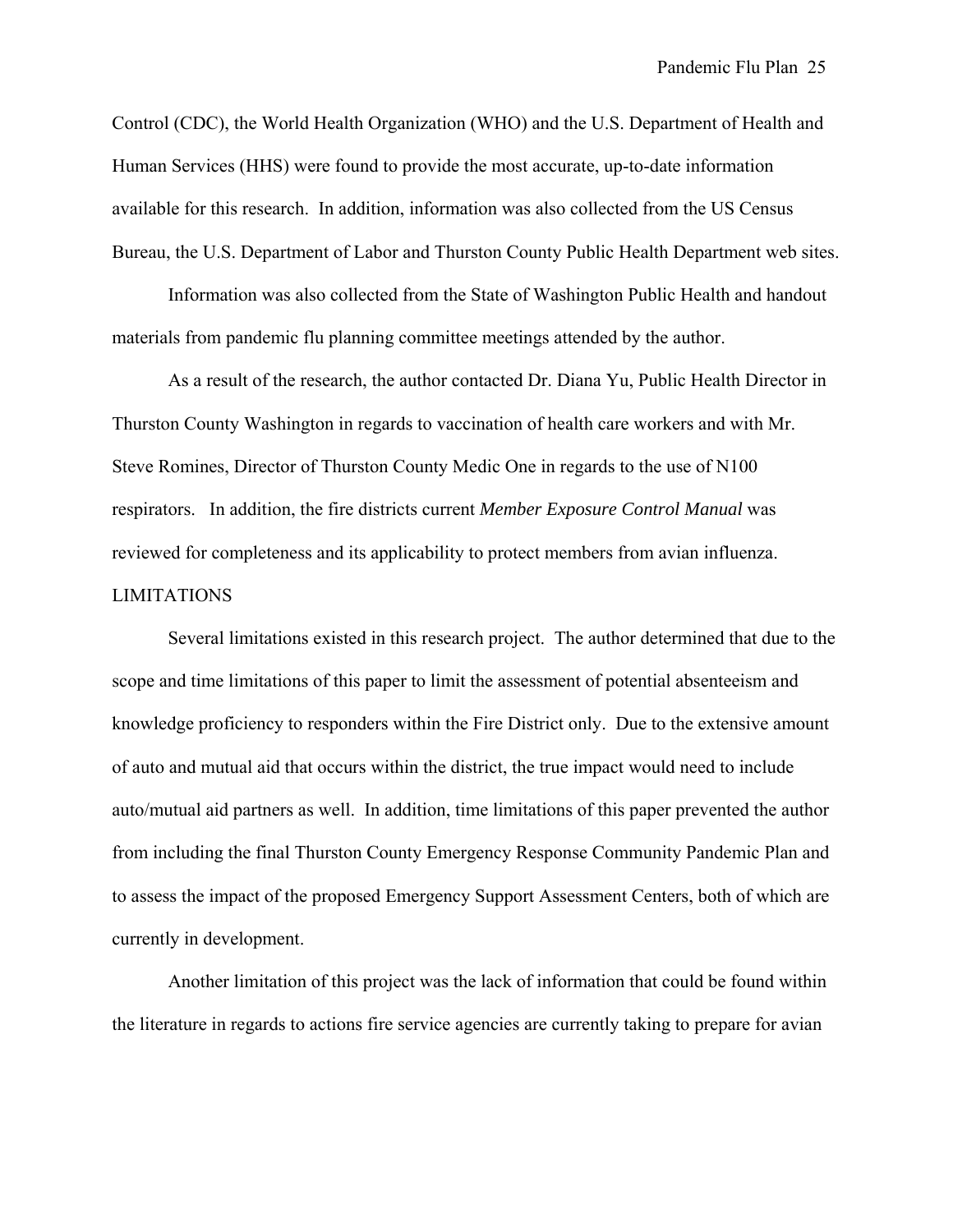influenza. This lack of information prevented the author from presenting best practices information in this project report.

A limitation of the questionnaire was its inability to actually measure the respondents' knowledge in regards to avian influenza. As presented, the questionnaire actually measured the respondents' perception of their personal knowledge. That is, a respondent could have ranked him or herself high in regards to knowledge of the influenza, personal protection or decontamination procedures when in fact the respondent actually had a low knowledge base (unconscious incompetence). Further study beyond the scope and time limitations of the project would be needed to measure actual competency of the respondents.

The final limitation of this study is related to the respondents expressed willingness to serve as a first responder during an avian influenza pandemic. It cannot be determined from the questionnaire whether a full understanding of the risks associated with treating infected patients would affect the respondents' willingness to serve.

#### RESULTS

An Internet and paper based questionnaire was utilized as part of this applied research project. An email invitation and memo was sent out to each department member which comprised of eight career personnel, twenty-one volunteer and forty-five FEST firefighters. The questionnaire, hosted on the web server, SurveyMonkey.com™ provided the analysis tool. Questionnaires returned in hard copy form were entered into the web-based questionnaire by the author to aid in later analysis of the data. Completed questionnaires were received from 49 of the 74 department members (66%). The breakdown of returns by position in department included 5 of 8 career (62%), 35 or 45 (77%) FEST Firefighters and 8 of 21 (38%) volunteer firefighters. A second request sent out at the end of the initial two-week period resulted in only a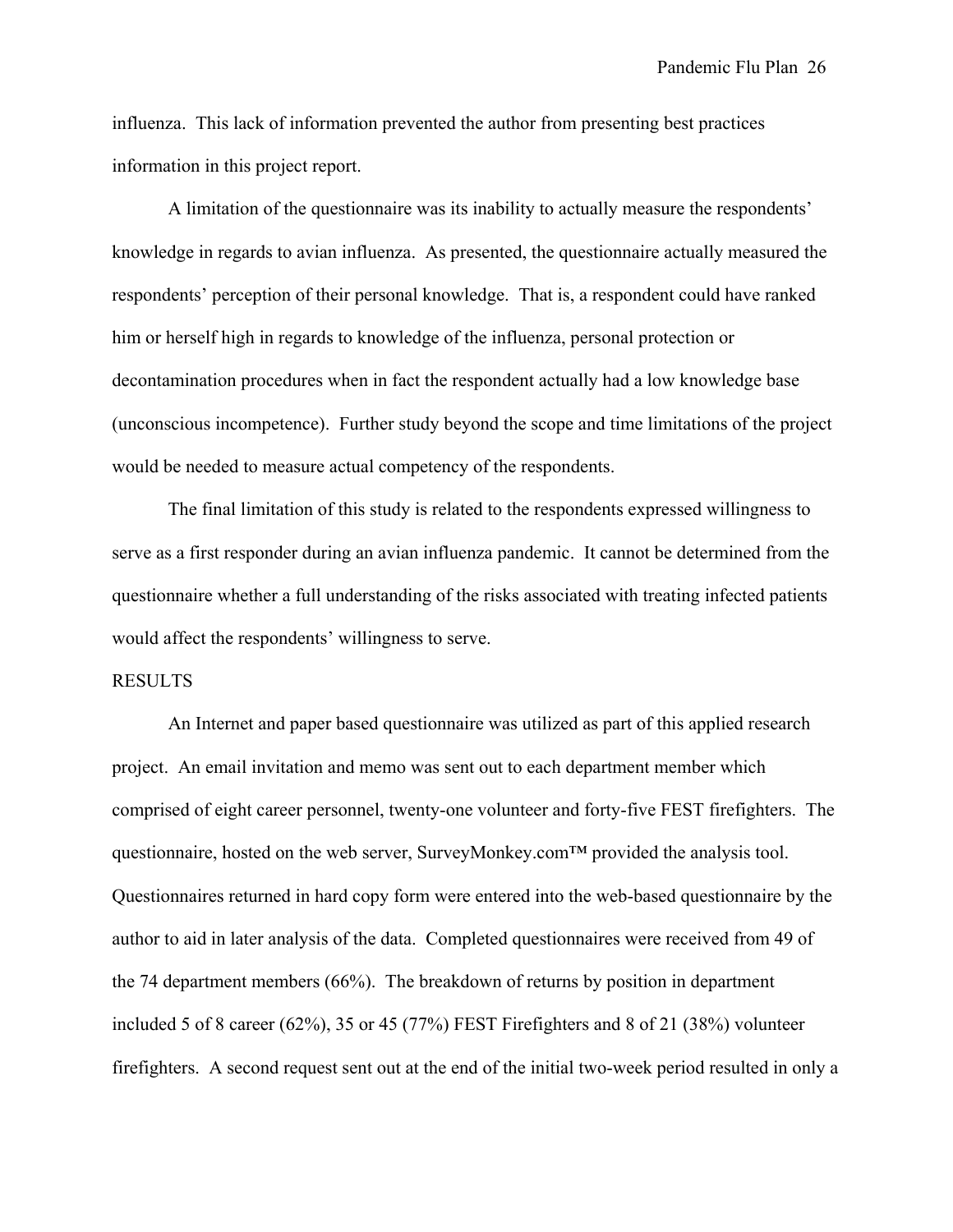few additional responses. The questionnaire was designed to capture a "broad brush" look at the

following: a) whether enhanced responder training should be identified as an action item for

pandemic planning. b) the willingness of members to remain as responders during an avian

influenza pandemic – which will have a direct impact on department operations.

*Question #1: Should enhanced responder training be identified as an action item for pandemic planning.* 

## Table 2

| <b>Member Type</b>      | "How familiar are you with the term Pandemic Flu" |          |          |            |              |  |
|-------------------------|---------------------------------------------------|----------|----------|------------|--------------|--|
|                         | Very                                              | Somewhat | Not too  | Not at all | I don't know |  |
|                         | familiar                                          | familiar | familiar | familiar   |              |  |
| Career                  |                                                   |          |          |            |              |  |
| Volunteer               |                                                   |          |          |            |              |  |
| <b>FEST</b> Firefighter |                                                   |          |          |            |              |  |
| Total:                  |                                                   |          |          |            |              |  |

## Member familiarity with Pandemic Flu

The questionnaire revealed that nearly half the respondents (47%) reported that were not too familiar or not at all familiar with the term pandemic flu. Only five (14.3%) reported they were very familiar with the term. FEST Firefighters reported to have the lowest familiarity with pandemic flu with 60% of the respondents reporting little or no familiarity.

## Table 3

#### **Member Type "How familiar are you with personal protective measures that you can take to prevent contracting avian influenza"**  Very familiar Somewhat familiar Not too familiar Not at all familiar I don't know Career 1 1 3 0 1 0 Volunteer 1 1 5 1 0 1 FEST Firefighter 3 11 15 3 0 Total: 5 19 16 4 1

## Member familiarity with personal protective measures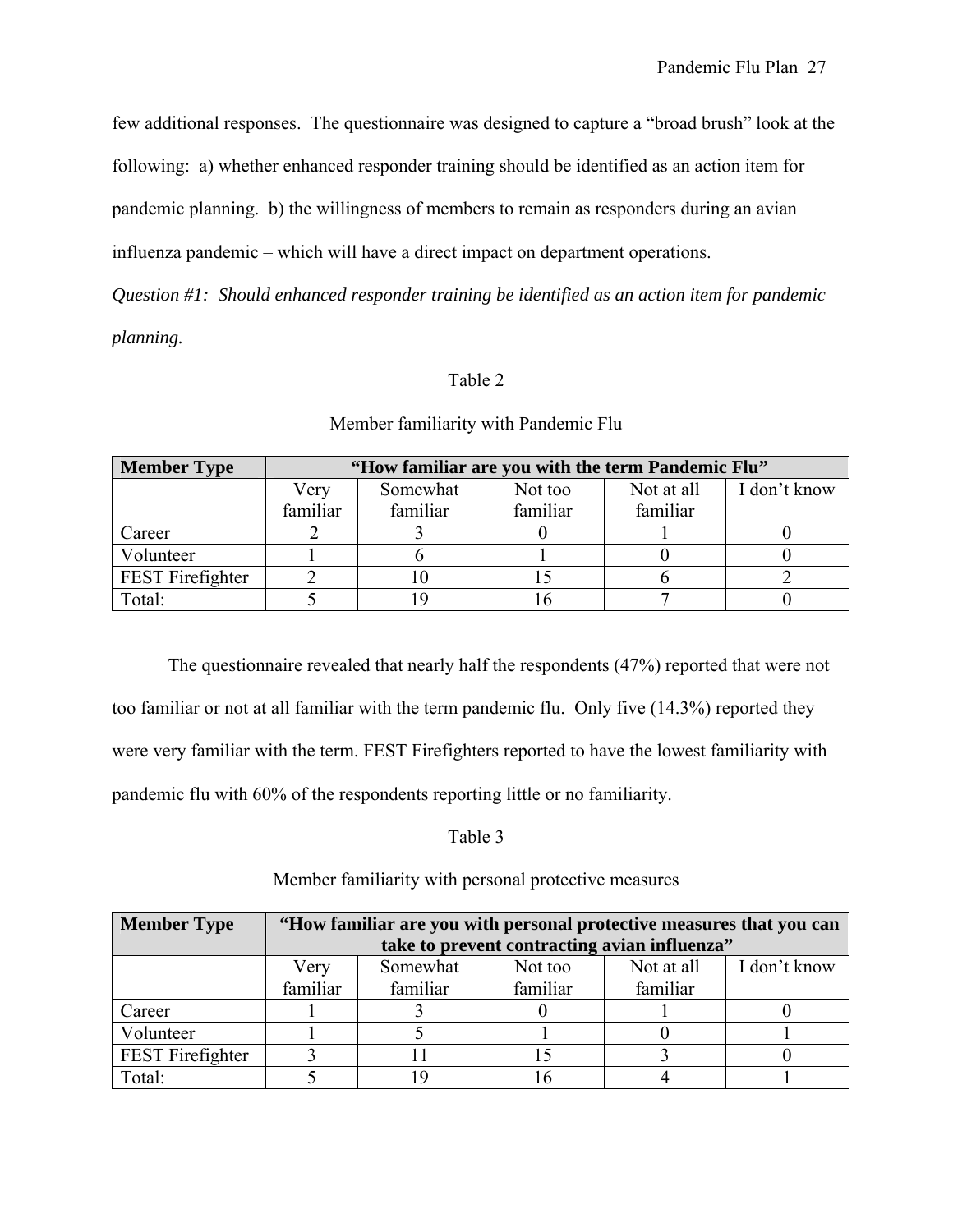Nineteen department members (42.2%) reported they were somewhat familiar with

personal protective measures that can prevent contracting avian influenza. An additional 44% of

the department reported they were either not too familiar or not at all familiar. Only five

(11.1%) of the respondents reported they were very familiar with personal protective measures.

FEST Firefighters reported to least amount of familiarity with personal protective measures with

51% reporting either little or no familiarity.

## Table 4

| <b>Member Type</b> | "How familiar are you with the decontamination procedures to |                                                                        |              |          |  |  |  |  |
|--------------------|--------------------------------------------------------------|------------------------------------------------------------------------|--------------|----------|--|--|--|--|
|                    |                                                              | prevent the transmission of the avian influenza to yourself and others |              |          |  |  |  |  |
|                    | Very                                                         | Not at all                                                             | I don't know |          |  |  |  |  |
|                    | familiar                                                     | familiar                                                               | familiar     | familiar |  |  |  |  |
| Career             |                                                              |                                                                        |              |          |  |  |  |  |
| Volunteer          |                                                              |                                                                        |              |          |  |  |  |  |
| FEST Firefighter   |                                                              |                                                                        |              |          |  |  |  |  |
| Total:             |                                                              |                                                                        |              |          |  |  |  |  |

Member familiarity with decontamination procedures

Over half the respondents (59.2%) reported they were not too familiar or not at all familiar with decontamination procedures to prevent the transmission of avian influenza. Only three respondents (6.1%) stated they were very familiar with the decontamination procedures. FEST firefighters reported the least amount of familiarity with 71.1% reporting being not too familiar, not at all familiar or didn't know.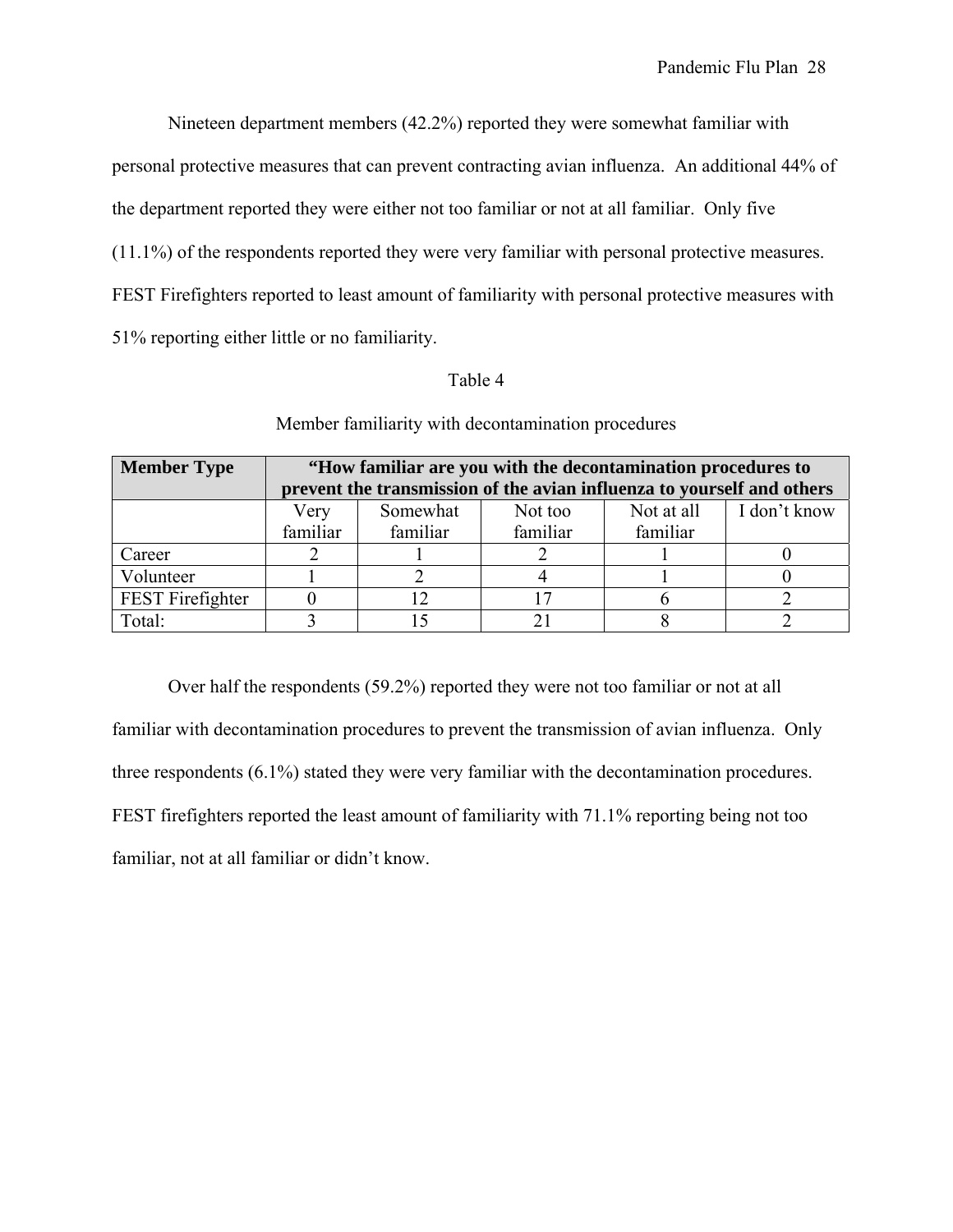## Table 5

| <b>Member Type</b>                                                                                           | "How familiar are you with the risk associated with providing             |  |    |    |  |
|--------------------------------------------------------------------------------------------------------------|---------------------------------------------------------------------------|--|----|----|--|
|                                                                                                              | emergency medical care to a patient infected with avian pandemic<br>flu?" |  |    |    |  |
| I don't<br>Somewhat<br>Not too<br>Not at all<br>Very<br>familiar<br>familiar<br>familiar<br>familiar<br>know |                                                                           |  |    |    |  |
| Career                                                                                                       |                                                                           |  |    |    |  |
| Volunteer                                                                                                    |                                                                           |  |    |    |  |
| FEST Firefighter                                                                                             |                                                                           |  | 14 | 10 |  |
| Total:                                                                                                       |                                                                           |  | 20 |    |  |

## Member familiarity with risk associated with avian influenza

Thirty-two (65.3%) of the respondents reported either they were not too familiar or not at all familir with the risk associated with providing care to a patient infected with avian pandemic flu. Only five (10.2%) members reported they were very familiar. FEST Firefighters reported the least familiarity with 68% reporting either not too or not at all familiar.

*Question #2: How willing are members to remain as responders during an avian influenza pandemic?* 

## Table 6

| <b>Member</b> | "As a FEST Firefighter, I would continue to serve my community as a |       |               |          |          |  |
|---------------|---------------------------------------------------------------------|-------|---------------|----------|----------|--|
| <b>Type</b>   | Volunteer Firefighter with the department."                         |       |               |          |          |  |
|               | Strongly                                                            | Agree | Neither Agree | Disagree | Strongly |  |
|               | Agree                                                               |       | nor Disagree  |          | Disagree |  |
| Career        |                                                                     |       |               |          |          |  |
| Volunteer     |                                                                     |       |               |          |          |  |
| <b>FEST</b>   |                                                                     |       |               |          |          |  |
| Firefighter   | つつ                                                                  |       |               |          |          |  |

FEST Firefighters' willingness to serve as volunteer firefighters

Willingness to continue serving as a volunteer firefighter was asked of only the FEST firefighters. This question was intended to assess potential future staffing levels in the event that the FEST Community College program was suspended by the college. 94% of the FEST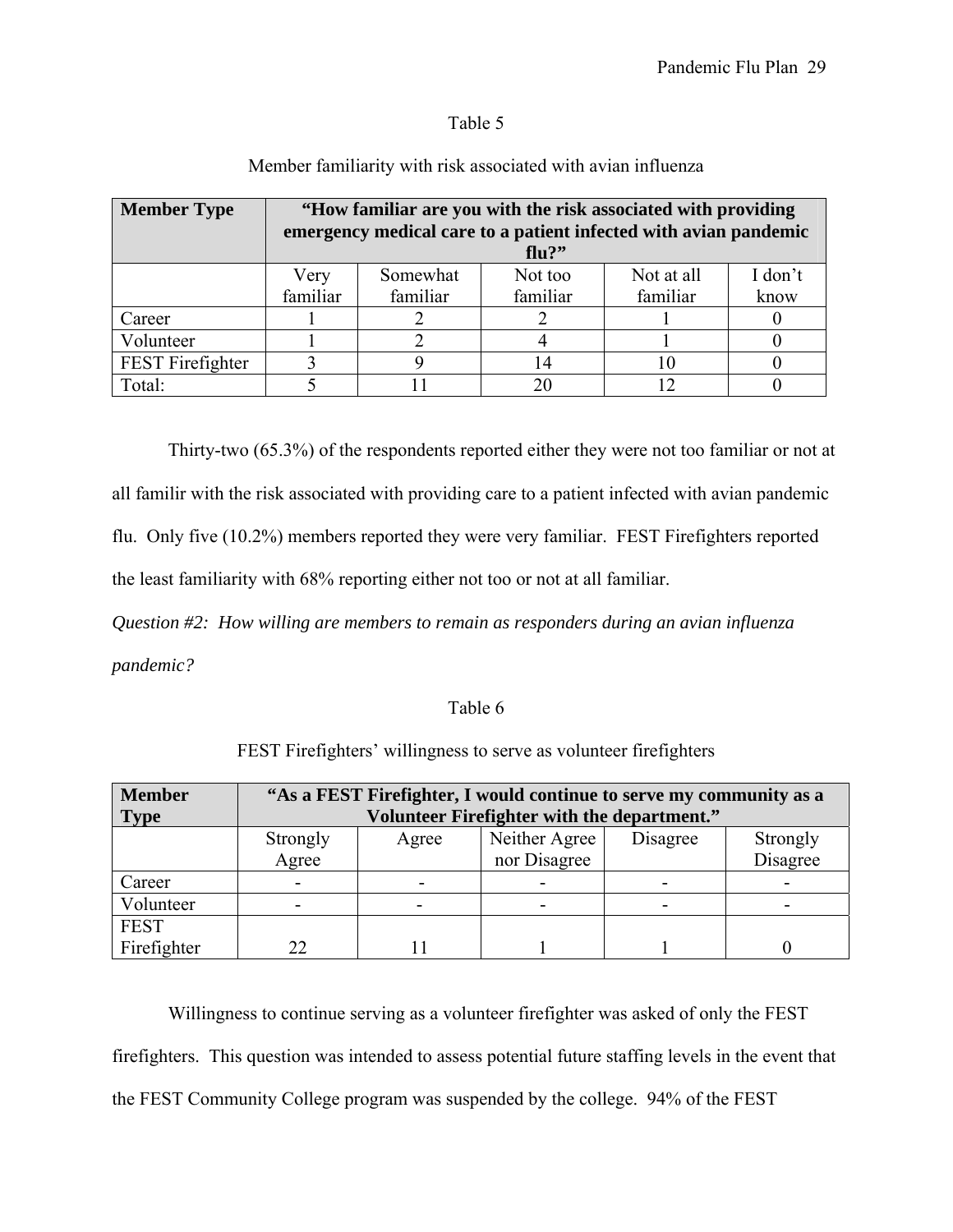firefighters that responded stated they would continue to serve their community as volunteer

firefighters. No attempt was made to correlate whether the member's familiarity with pandemic

flu, risk or decontamination procedures impacted their willingness to continue serving during a pandemic.

### Table 7

| <b>Member</b><br><b>Type</b> | "As a FEST Firefighter, I would continue to serve my community as a<br>seasonal employee of the department." |       |               |          |          |  |  |
|------------------------------|--------------------------------------------------------------------------------------------------------------|-------|---------------|----------|----------|--|--|
|                              | Strongly                                                                                                     | Agree | Neither Agree | Disagree | Strongly |  |  |
|                              | Agree                                                                                                        |       | nor Disagree  |          | Disagree |  |  |
| Career                       |                                                                                                              |       |               |          |          |  |  |
| Volunteer                    |                                                                                                              |       |               |          |          |  |  |
| <b>FEST</b>                  |                                                                                                              |       |               |          |          |  |  |
| Firefighter                  | 24                                                                                                           |       |               |          |          |  |  |

## FEST Firefighters' willingness to serve as seasonal employee

Willingness to serve as a seasonal employee was designed to assess whether receiving pay (versus volunteering) would impact FEST firefighters willingness to serve during a pandemic. 100% of the FEST firefighters that responded stated they would continue to serve their community as seasonal employees of the district. Providing seasonal employment versus volunteer status to FEST firefighters resulted in a 4.1% increase in those strongly agreeing to serve and a 9.8% increase in those agreeing to serve. Similar to table 6, no attempt was made to determine whether member familiarity with pandemic flu impacted their willingness to serve as a seasonal employee.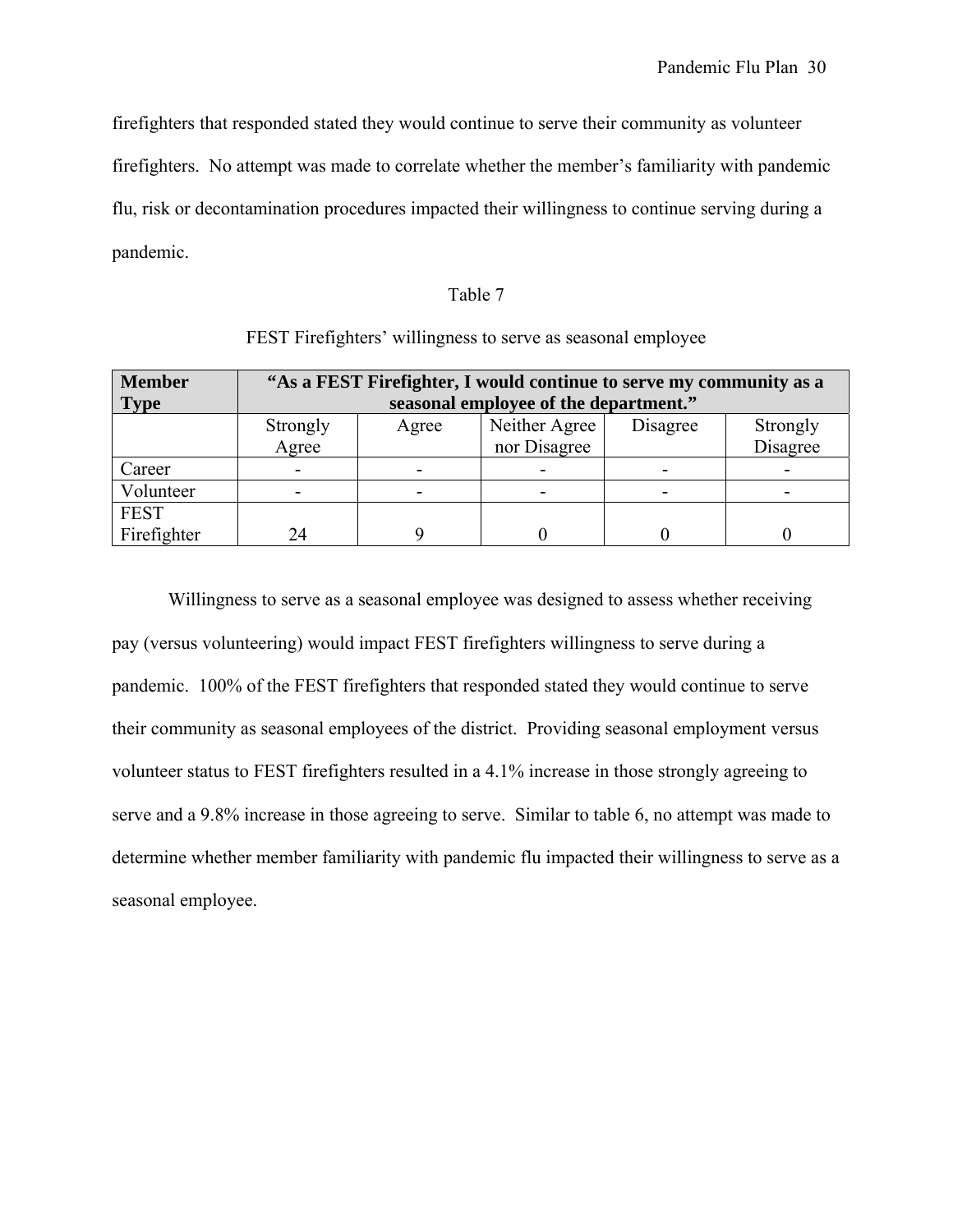#### Table 8

| <b>Member</b> | "If a pandemic were to occur, I would continue serving my community as |                                                |              |  |          |  |  |
|---------------|------------------------------------------------------------------------|------------------------------------------------|--------------|--|----------|--|--|
| <b>Type</b>   | a first responder."                                                    |                                                |              |  |          |  |  |
|               | Strongly                                                               | Neither Agree<br>Disagree<br>Strongly<br>Agree |              |  |          |  |  |
|               | Agree                                                                  |                                                | nor Disagree |  | Disagree |  |  |
| Career        |                                                                        |                                                |              |  |          |  |  |
| Volunteer     |                                                                        |                                                |              |  |          |  |  |
| <b>FEST</b>   |                                                                        |                                                |              |  |          |  |  |
| Firefighter   |                                                                        |                                                |              |  |          |  |  |
| Total:        |                                                                        |                                                |              |  |          |  |  |

## General membership willingness to serve as a first responder

The question, "If a pandemic were to occur, I would continue serving my community as a first responder", was asked of career and volunteer members. 91% of the respondents stated they would continue to serve as a first responder. Due to the low number of volunteer firefighters that responded to the questionnaire, an accurate assessment of their willingness to continue serving during a pandemic could not be determined.

#### DISCUSSION

 The results of this research indicates that there are multiple steps Thurston County Fire District #9 should undertake to prepare the organization for an avian flu pandemic. This includes steps to ensure continuity of operations and enhanced training for members in personal protection and decontamination procedures.

 The literature consistently highlights the risks associated with avian influenza and the potentiality of the avian H5N1 virus to undergo antigenetic shift which would lead to a worldwide pandemic. Reports from the U.S. Department of Health and Human Services (HHS, 2005a), the Center for Disease Control (2006) and World Health Organization (2006) and Kimery (2006) indicate that an avian H5N1 pandemic could quickly become a worldwide event leading to illness and millions of deaths.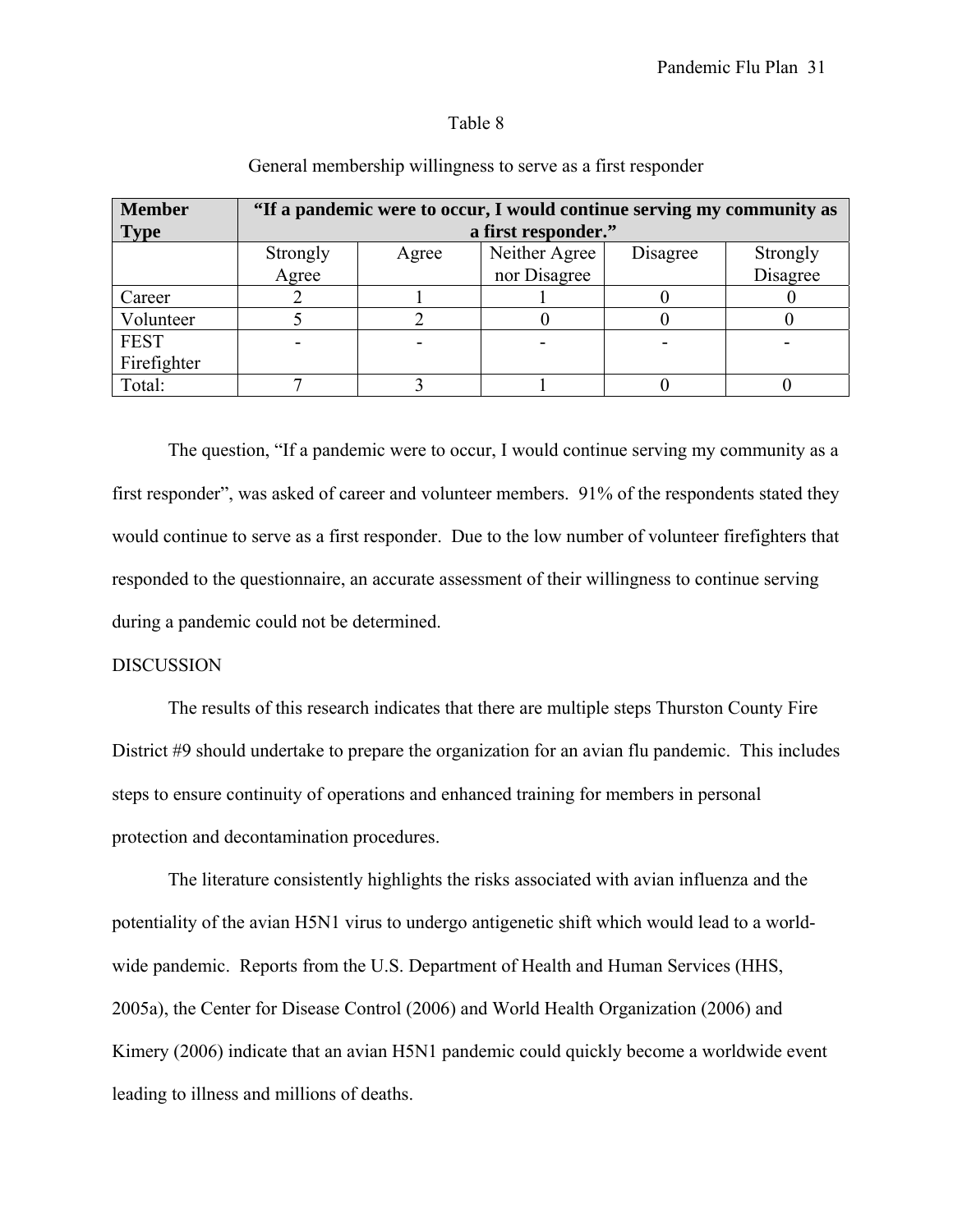The literature remains consistent in the assertion that the supply of antiviral drugs will be limited. The Homeland Security Council (2006) acknowledges that only a limited supply of matched vaccine will be available and the production of additional vaccine will take an additional 4 to 6 months. The ability for antiviral drugs such as Tamiflu to protect emergency workers during a pandemic remains controversial within the literature. While the immunological priming benefit of current vaccines reported by Dr. Lavenandowski (Buxbaum, 2006) against the H5N1 virus remains encouraging, the uncertainty of Tamiflu's likely effectiveness expressed by Dr. Diana Yu, highlights the importance of adequately training response personnel in the use of personal protective equipment and standard precautions to prevent contracting the illness from patients.

The willingness of members to continue serving as emergency responders during a pandemic was an unanticipated finding of this research project. The high percentage of department members stating they would continue to serve as responders during a pandemic was not consistent with research conducted by the Johns Hopkins University Center for Public Health and Preparedness in which 42% of health care workers surveyed stated they would not respond during a pandemic (Reinberg, 2000). In addition, the research rebutted the 75% staffing reduction planning assumption initially established by the author with 97% of the South Puget Sound Community College FEST Firefighters stating they would be willing to continue serving as volunteer firefighters during a pandemic.

Although department members may be willing to continue serving during a pandemic, illness within the workforce will inevitably result in a reduction of workforce. The research conducted by Harvard and Johns Hopkins University (Harvard, 2006; Reinberg, 2006) reinforces the assumption that a lack of available emergency personnel may exist due to absenteeism. In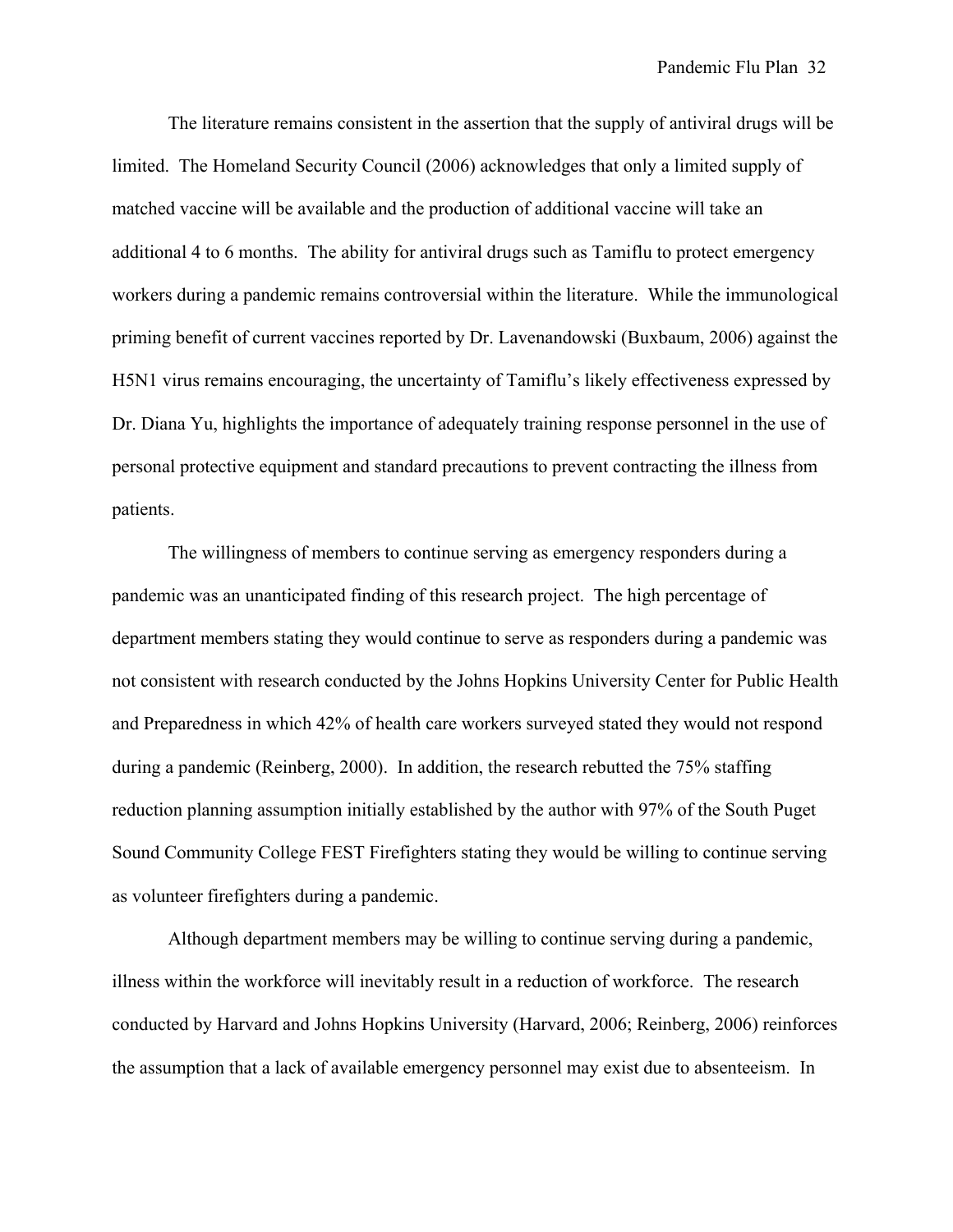addition, the general population's reluctance to stay away from the workplace may further propagate the spread of the virus in our community – both creating significant challenges in managing an increased call volume with a depleted workforce.

The questionnaire revealed that additional training needs to be provided to fire district members to safely respond during an avian influenza pandemic. With 86.7% of the respondents reporting they were only a little familiar or not too familiar with personal protective measures and 59% stating they were not too familiar with decontamination procedures, the questionnaire highlights the necessity of providing additional training to protect the health of emergency workers during a pandemic episode. The questionnaire also revealed that FEST firefighters are in the greatest need for pandemic training which was not surprising due to their limited time in the fire service. The author found the World Health Organization document *Avian Influenza, Including Influenza A (H5N1), in Humans: WHO Interim Infection Control Guideline for Health Care Facilities* (WHO, 2006b) to be the most comprehensive text available providing recommendations for personnel protective equipment, standard and transmission based precautions for dealing with patients infected with the H5N1 avian influenza virus.

 Based upon the research, the author was unable to substantiate the recommendation by the International Association of Firefighters (IAFF) establishing P-100 respirators as the minimal level of respiratory protection for responders. The author found this recommendation exceeded the N-95 mask minimal respiratory protection level requirement established by both HHS and OSHA (HHS,2006; OSHA, 2006). However, there may be merit in the assertion made by Medic One Director Steve Romines (personal communication July 16,2006) that P-100 respirators may help to reduce carbon dioxide buildup and increase wearer comfort for individuals tasked with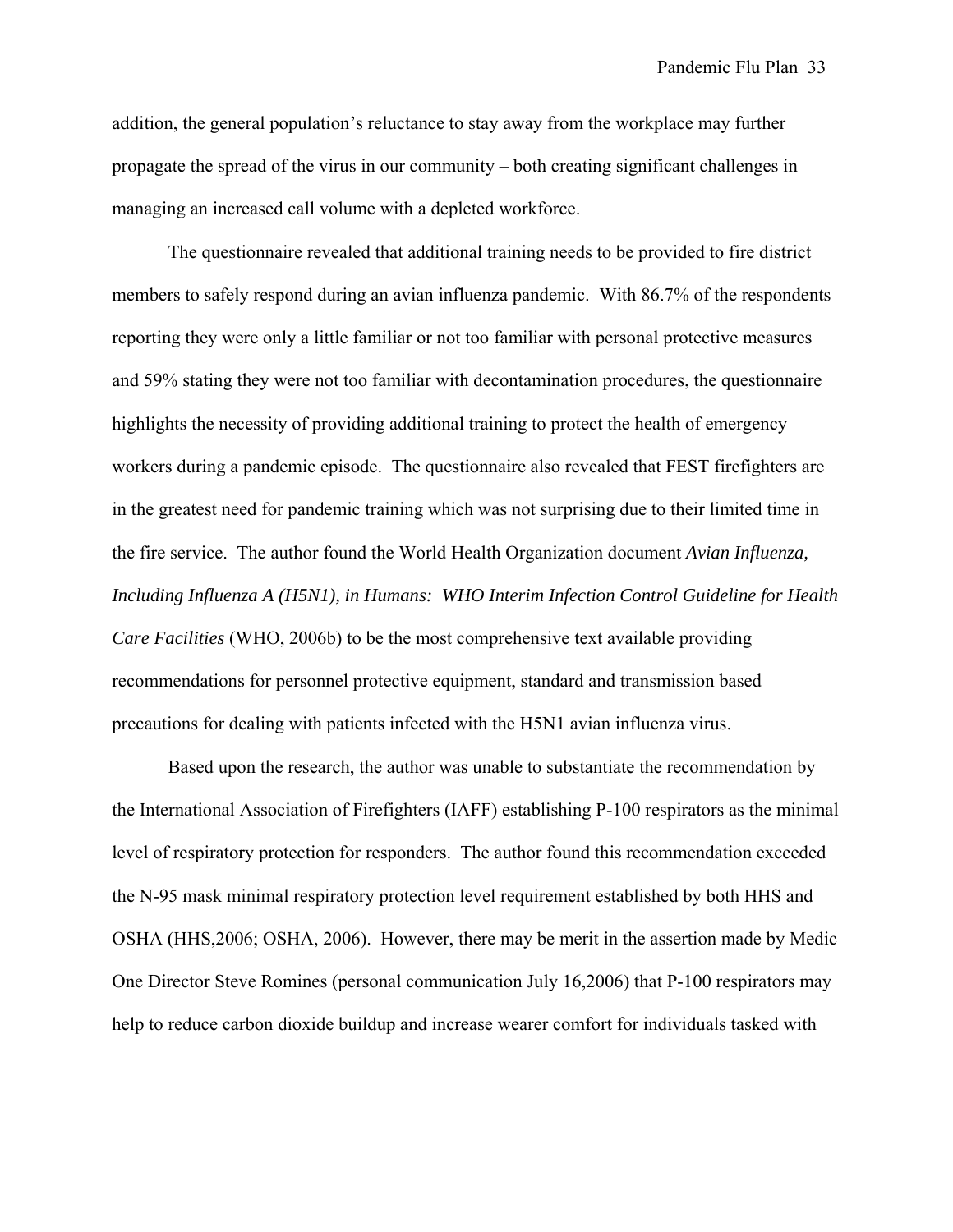wearing masks for long periods of time. Further study beyond the scope of this paper would be needed to quantitatively prove or disprove this theory.

 Reports from the Homeland Security Council (2006) and FEMA (2004) highlight the necessity of public safety agencies being fully prepared to address the challenges associated with an influenza pandemic. These challenges range from addressing internal infrastructure issues such as maintaining staffing levels and processing employee payroll to external infrastructure issues such as obtaining medical supplies and logistical items such as apparatus fuel and parts.

 Continuity of operations planning is consistently supported by the literature as an all-hazards approach that should be utilized to prepare organizations for an avian influenza pandemic. The Homeland Security Council (2006), FEMA (2004) and NFPA (2000) provide guidance in the development of a COOP program. In addition, the Emergency Medical Service and Non-Emergency (Medical) Transport Organizations Pandemic Influenza Planning Checklist (HHS,2006b) provides valuable guidance in the development of a COOP program. Lastly, recommendations provided by Bushman and Evans (2006) on the IAFC web site should be incorporated into a COOP program.

 To summarize, the organizational benefits of this research are many. While the willingness of responders to continue serving their community during a pandemic remains high, continuity of operations planning must be conducted to ensure that our organization can continue to serve our community when it is needed most. COOP must address both internal and external infrastructure and must ensure the development of an adequately trained workforce proficient in the use of personal protective equipment and standard/airborne precautions in order to minimize absenteeism due to employee infection with the avian influenza.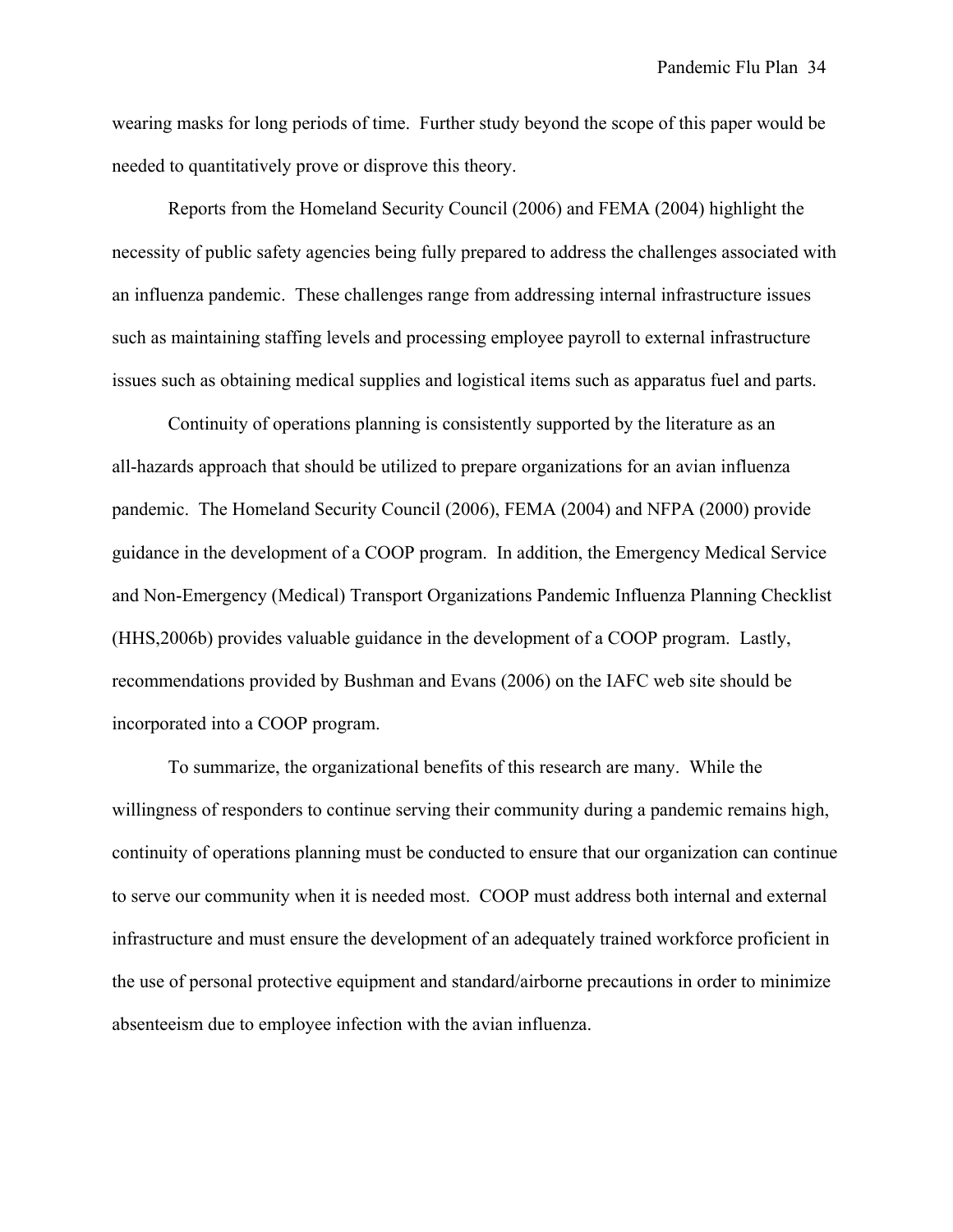### RECOMMENDATIONS

 The research presented in the study identifies numerous steps that should be taken by Thurston County Fire District #9 to adequately prepare the organization to respond efficiently and effectively during an avian influenza pandemic. Steps that should be taken by the fire district include:

- 1. A continuity of operations plan should be developed in accordance with FEMA's *Interim Guidance on Continuity of Operations Planning for State and Local Governments* (FEMA, 2004) and NFPA 1600 *Standard on Disaster/Emergency Management Business Continuity Programs* (NFPA, 2000)
- 2. A comprehensive training program should be developed to ensure that all members understand the implications of influenza pandemic, are proficient in standard / airborne precautions and are familiar with existing Thurston County EMS response plans.
- 3. The district *Member Exposure Control Manual* should be revised as necessary to ensure that it provides a comprehensive exposure control plan that provides maximum protection against infection for department members.
- 4. An employee absenteeism policy should be developed to provide guidance in dealing with department members who become ill.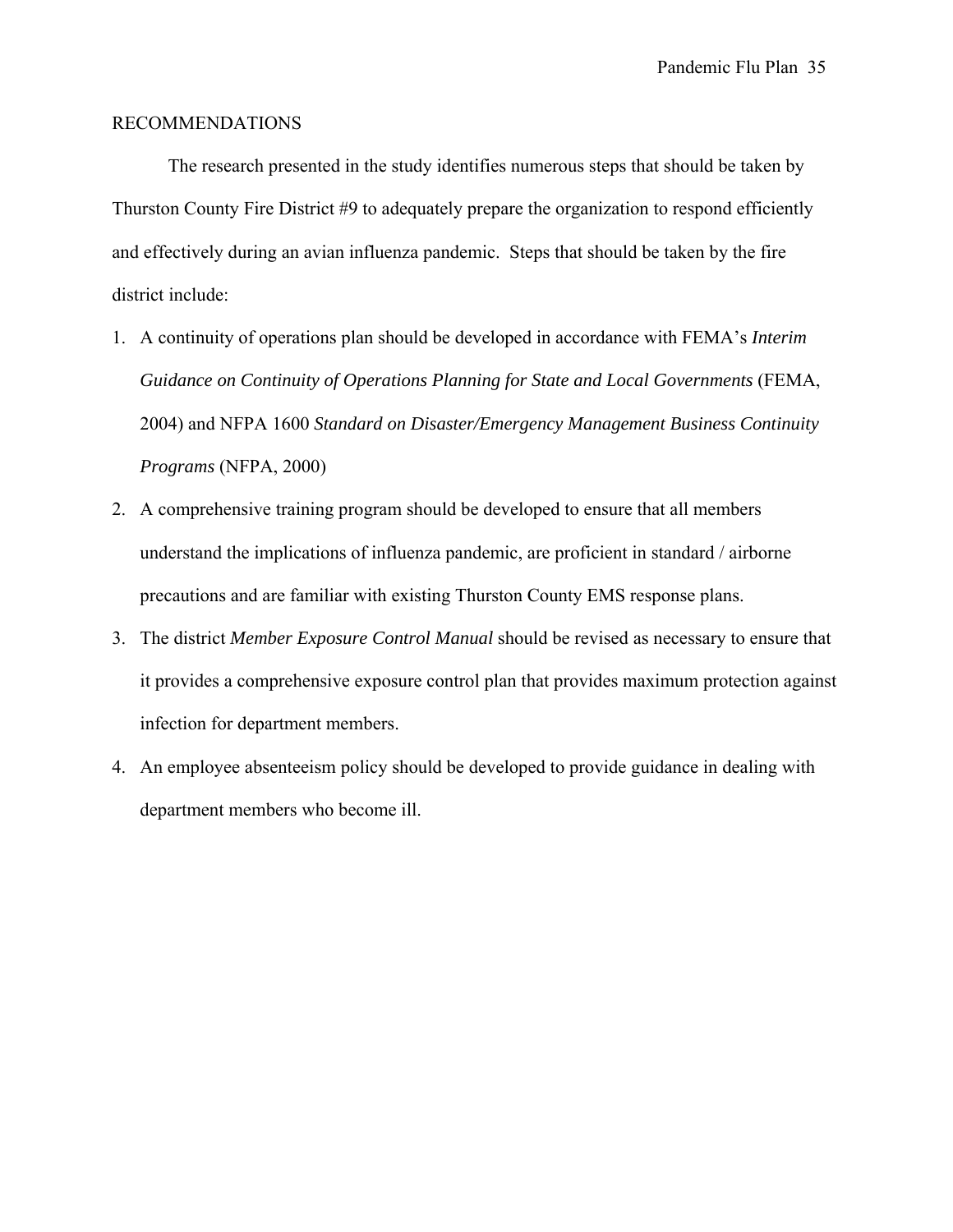#### REFERENCES

American Ambulance Association. (2006) Prepare for a pandemic, *EMS Insider*, 33, 1-8.

- Bullock B, Deaton L (2005) *Pandemic, how it begins, what to do now*. (October 15, 2005) IAFC Web Site, Retrieved May 19, 2006 from http://www.iafc.org/displaycommon.cfm?an=1&subarticleenbr=193.
- Bushman E, Evans B (January 15, 2006*) Pandemic: beyond planning to preparedness*. IAFC Web Site, Retrieved May 19, 2006 from http://www.iafc.org/displaycommon.cfm?an=1&subarticlenbr=197
- Centers for Disease Control and Prevention, Department of Health and Human Services. (2002) *Epidemiology and prevention of vaccine-preventable diseases.*  $7<sup>th</sup>$  Edition. Washington, DC: Public Health Foundation
- Centers for Disease Control and Prevention, Department of Health and Human Services. (2006) *Avian influenza: current situation*. Retrieved May 19, 2006 from http://www.cdc.gov/flu.avian/outbreaks/current.htm.
- Centers for Disease Control and Prevention, Department of Health and Human Services. (2006) *Key facts about avian influenza (bird flu) and avian influenza A (H5N1) virus*. Retrieved May 19, 2006 from http://www.cdc.gov/flu/avian/gen-info/facts.htm.
- Federal Emergency Management Agency, U.S. Department of Homeland Security, U.S. Fire Administration. (2003) *Operational policies and procedures applied research guidelines*. Emmitsburg, MD:Author
- Harvard School of Public Health. (October 26, 2006) *In the case of an outbreak of pandemic flu, large majority of americans willing to make major changes in their lives*. Retrieved on October 30, 2006 from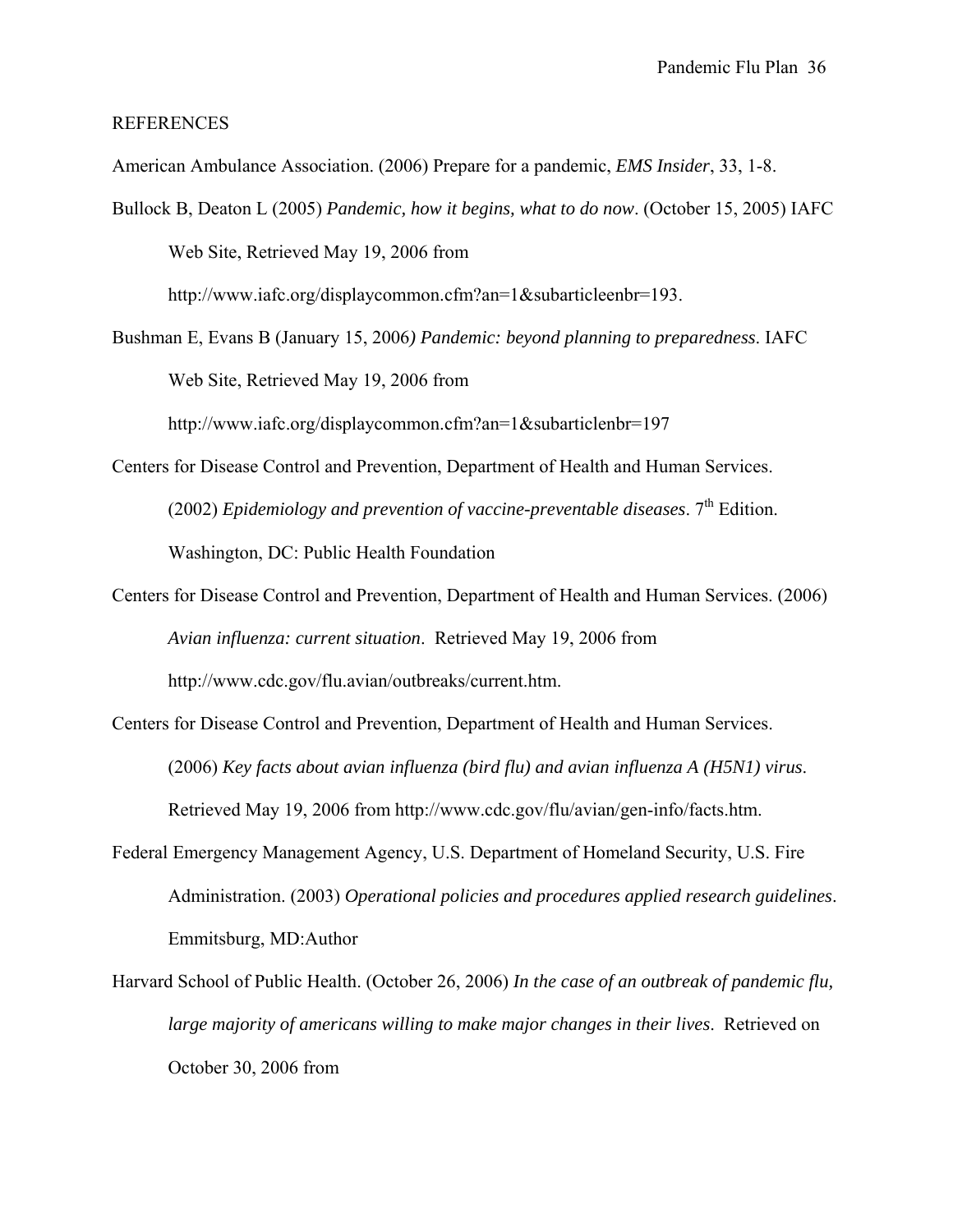http://www.hsph.harvard.edu/press/releases/press10262006.html

- Homeland Security Council, U.S. Department of Homeland Security. (2006) *National strategy for pandemic influenza implementation plan*. Retrieved on May 15, 2006 from http://www.whitehouse.gov/homeland/nspi.pdf
- Buxbaum, P. (2006) Pandemic Preparedness Challenges. *Homeland Defense Journal*, V.4, p.14-19
- Federal Emergency Management Agency, United States Fire Administration. (2004). *Interim guidance on continuity of operations planning for state and local governments*. Emmitsburg, MD:Author
- International Association of Firefighters, *Influenza pandemic informational bulletin for emergency responders.* Retrieved on June 16, 2006 from http://www.iaff.org/safe/conten/avianflu/panflu/
- International Association of Fire Chiefs, *Avian (bird) flu prepare and prevent*. Retrieved on May 19, 2006 from
	- http://www.iafc.org/displaycommon.cfm?an=1&subarticlenbr=198 on May 19, 2006.
- Kimery, A. (2006) Responding to avian flu: it's not too late. *HSToday*, V3, p.12-19
- National Vaccine Program Office, United States Department of Human and Health Services. (2006) *Pandemics and pandemic scares in the*  $20<sup>th</sup>$  *century*. Retrieved on October 30, 2006 from http://www.hhs.gov/nvpo/pandemics/flu3.htm.
- Occupational Safety & Health Administration, U.S. Department of Labor. (2006) Guidance for protecting workers against avian flu. Retrieved on October 23, 2006 from http://www.osha.gov/dsg/guidance/avian-flu.html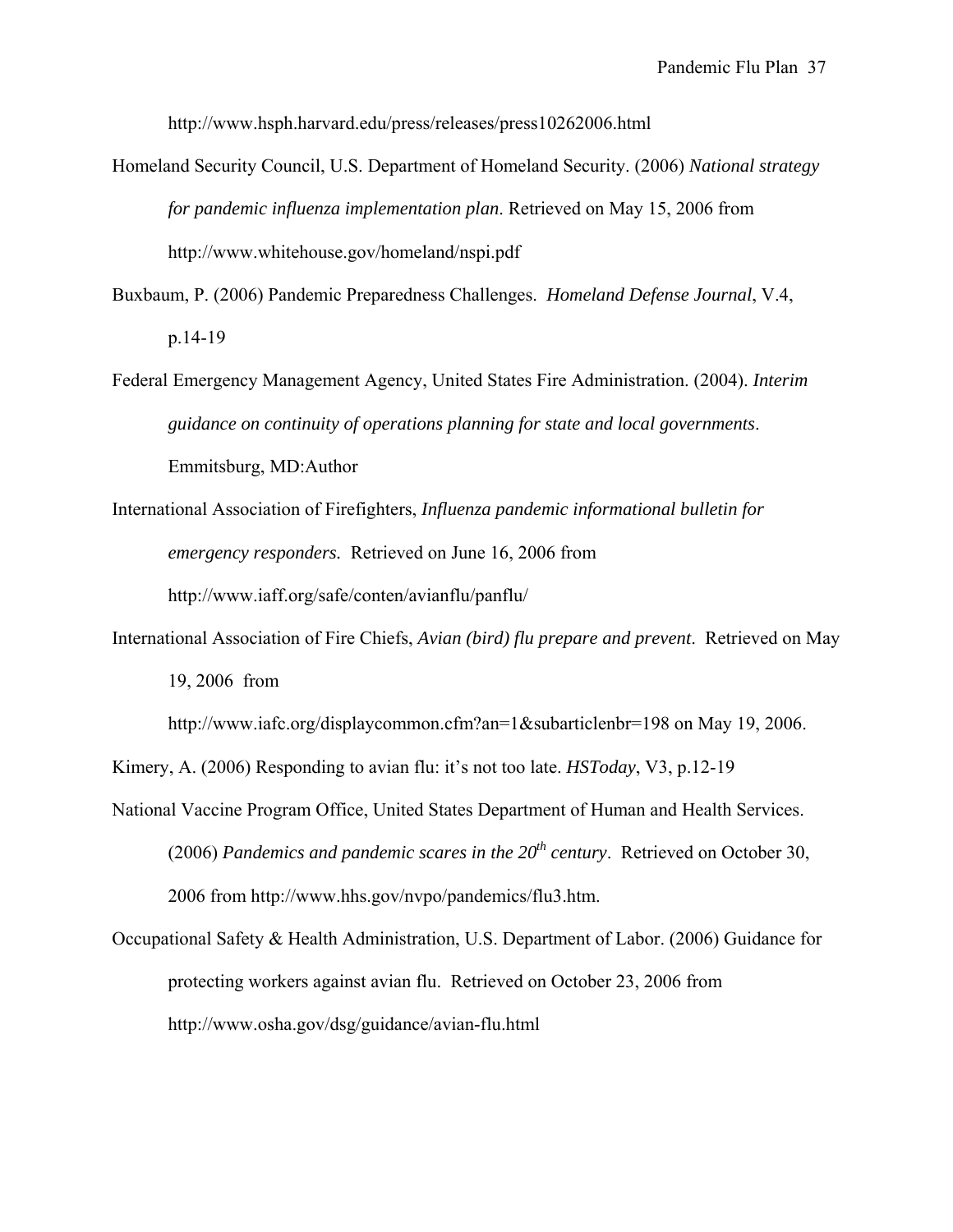Public Health Service, United States Department of Human and Health Service, Centers for Disease Control and Prevention. (1996) *Guideline for isolation precautions in hospitals*. Atlanta, GA: Garner JS, Hospital Infection Control Practices Advisory Committee.

Reinberg, S. (2006) Many health care workers won't show up in flu pandemic. *Health News*. Retrieved on April 24, 2006 from

http://health.msn.com/healthnews/ArticalePage.aspx?cp-documentid=100134452

- Roche Pharmaceuticals, Press Release. *Tamiflu in ample supply for prevention & treatment of seasonal flu*. October 2, 2006. Retrieved on October 29, 2006 from http://www.rocheusa.com/newsroom/current/2006/pr2006100202.html
- Thurston County Regional Planning Council. (2000). *Population estimate and forecast by Fire District, Thurston County, 2000-2030*. Retrieved on June 27, 2006 from http://www.trpc.org/resources/t2\_05popestimatebyfiredist.pdf
- Thurston County Public Health and Social Services Department. (n.d.). *Avian (bird) flu and Washington birds.*
- Thurston County Public Health and Social Services Department. (2006). *Pandemic influenza response plan*. Olympia, WA:
- U.S. Geological Survey. (2005) *The avian influenza H5N1 threat*. Retrieved October 12, 2006 from www.nwhc.usgs.gov/publications/fact\_sheets/pdfs/ai/HPAI082005.pdf
- U.S. Department of Health and Human Services. (2005) *HHS pandemic influenza plan.* Washington DC:HHS
- U.S. Department of Health and Human Services. (2006) *Emergency medical services and nonemergency (medical) transport organizations pandemic influenza planning checklist.*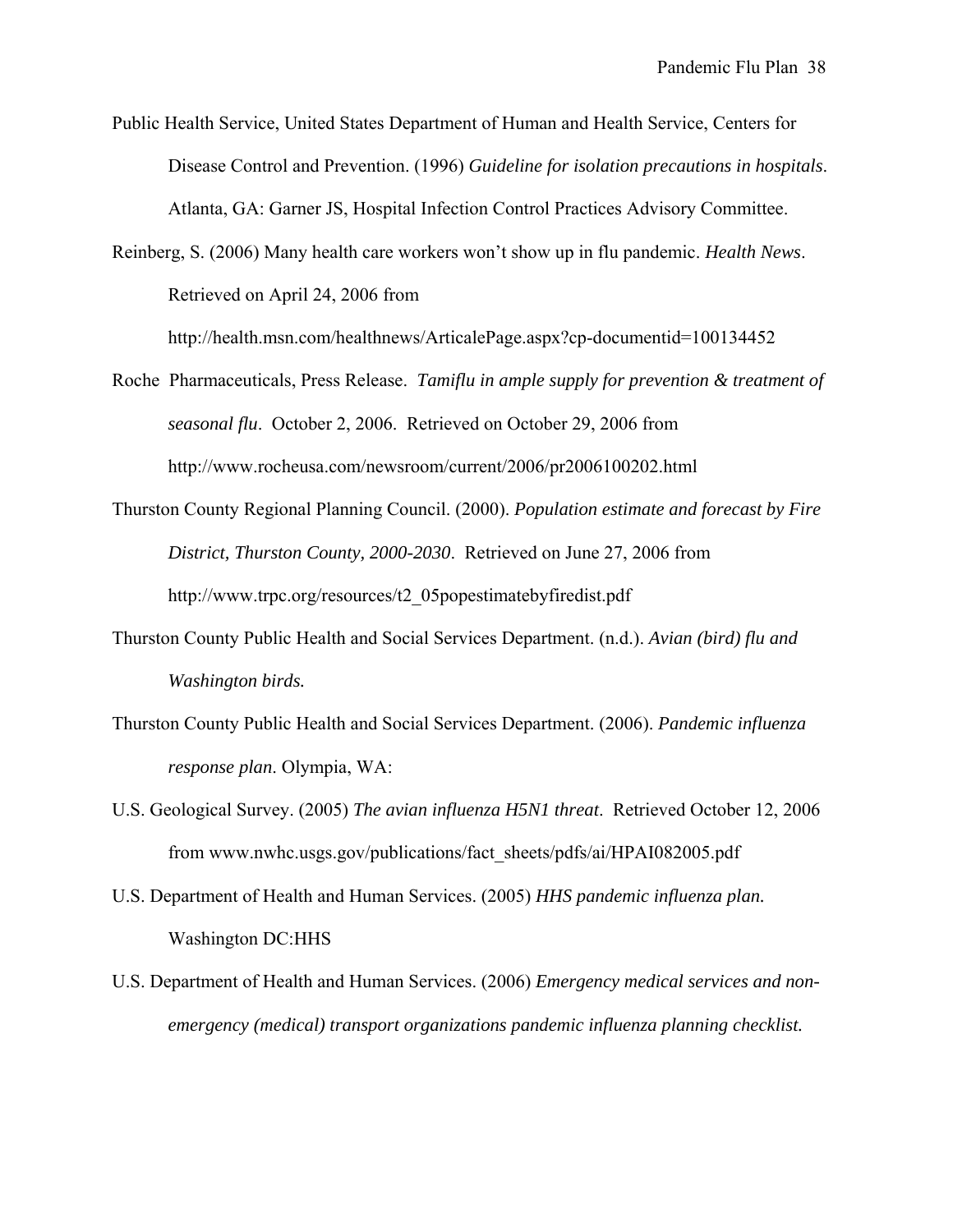Retrieved November 4, 2006 from

http://www.pandemicflu.gov/plan/healthcare/emgncymedical.html

- U.S. Department of Health and Human Services. (2006) *Interim guidance on planning for the use of surgical masks and respirators in health care settings during an influenza pandemic.* Retrieved November 4, 2006 from http://www.pandemicflu.gov/plan/healthcare/maskguidancehc.htm.
- U.S. Department of Homeland Security, Federal Emergency Management Agency, U.S. Fire Administration, National Fire Academy. (2005). *Leading community risk reduction*. Emmitsburg, MD: Author
- Washington State Department of Health. (2005) *What you need to know about pandemic influenza ("flu")*. Retrieved May 1, 2006 from http://www.doh.wa.gov/panflu/qna.htm
- World Health Organization. (2006) *Avian influenza ("bird flu") fact sheet.* Retrieved on June 18, 2006 from www.who.int/mediacentre/factsheets/avian\_influenze/en/print.html
- World Health Organization. (2006) *Avian influenza, including influenza A (H5N1), in humans: WHO interim infection control guideline for health care facilities.*
- Yu, D (2006) *Memo to elected officials.* (Available for review at Thurston County Fire District 9, 4131 Mud Bay Rd. S.W., Olympia, WA 98502)
- Yu, D (2006) *Emergency support and assessment centers (ESACs) for emerging infectious disease.* Available for review at McLane Fire & Life Safety located at 4131 Mud Bay Rd. S.W., Olympia, WA 98502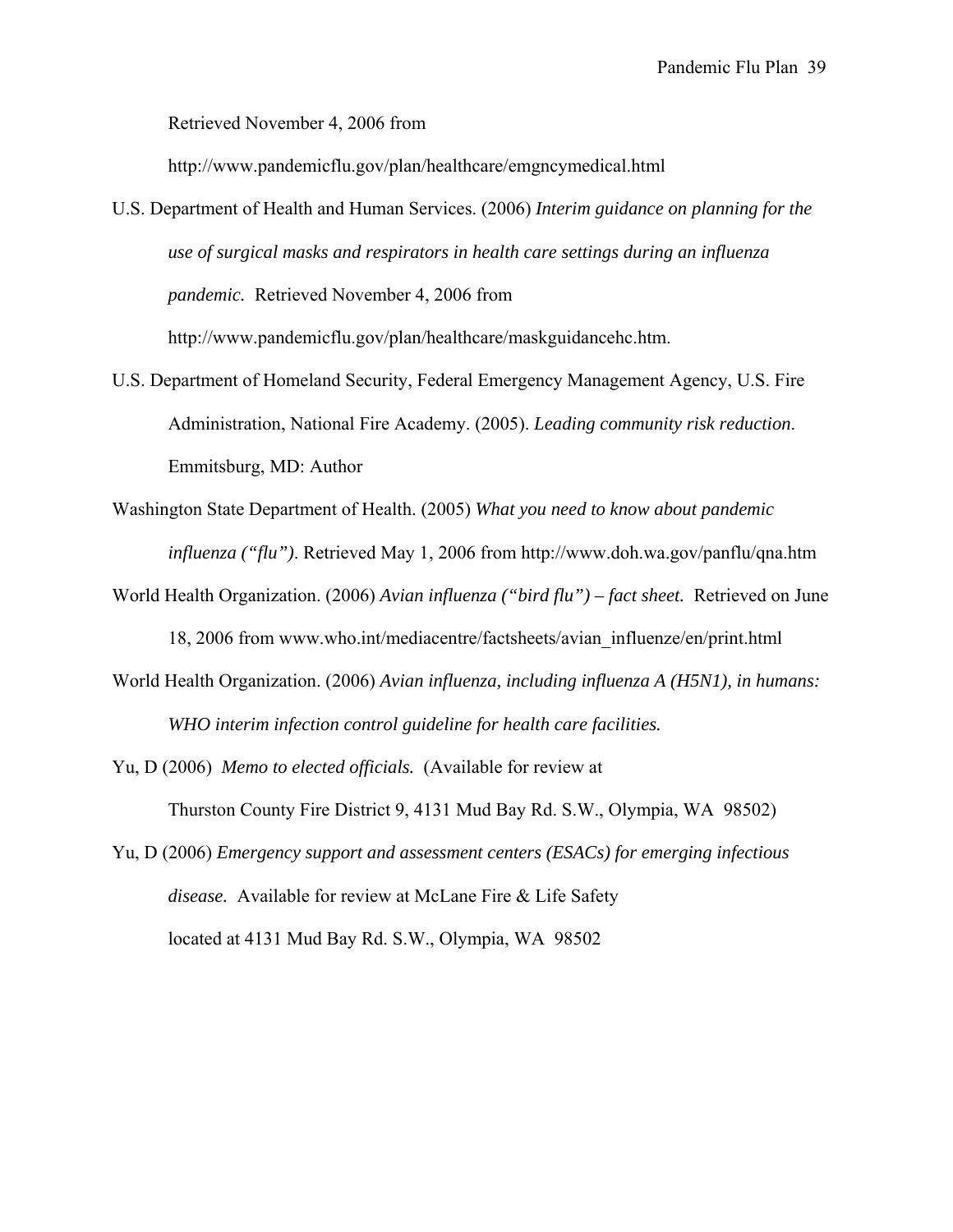## APPENDIX A

## Questionnaire cover letter

(sent via email)

November 13, 2006

Dear Department member:

I am conducting research in the development of a pandemic flu plan for the department as part of an Applied Research Project course requirement of the National Fire Academy, Executive Fire Officer program in which I am a student.

I respectfully ask your assistance in completing a pandemic flu questionnaire. The questionnaire should take less than five minutes to complete and will provide me with crucial information.

The questionnaire has been placed in individual mailboxes and can also be accessed on-line at **http://www.surveymonkey.com/s.asp?u=933772883249**.

Please complete the survey before November 24<sup>th</sup>. Your responses will be kept anonymous. If you have any questions, please feel free to contact me.

Sincerely,

Steve North – Fire Chief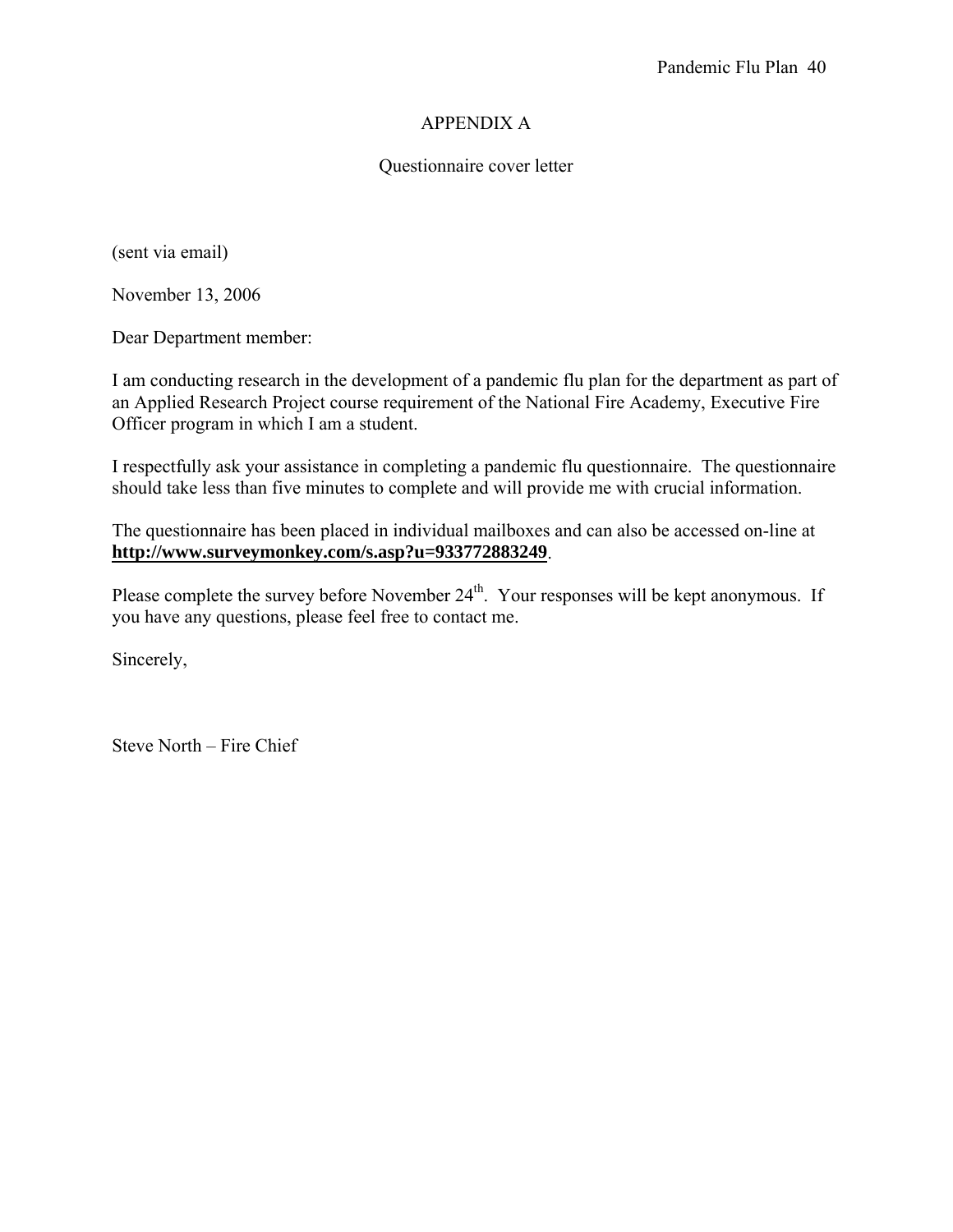## APPENDIX B

# **Avian Influenza Pandemic Questionnaire**

The following questionnaire is designed to assess your current knowledge of pandemic avian influenza/infection control procedures and your wiliness to continue serving as a responder during an avian influenza pandemic.

## **1. How familiar are you with the term "Pandemic Flu"?**

- □ Very familiar
- $\neg$  Somewhat familiar
- $\neg$  Not too familiar
- $\Box$  Not at all familiar
- □ I don't know
- **2. How familiar are you with personal protective measures that you can take to prevent contracting avian influenza?** 
	- □ Very familiar
	- $\neg$  Somewhat familiar
	- $\neg$  Not too familiar
	- $\nabla$  Not at all familiar
	- $\Box$  I don't know
- **3. How familiar are you with decontamination procedures to prevent the transmission of avian influenza to yourself or others?** 
	- □ Very familiar
	- $\neg$  Somewhat familiar
	- $\neg$  Not too familiar
	- $\nabla$  Not at all familiar
	- $\Box$  I don't know
- **4. How familiar are you with the risk associated with providing emergency medical care to a patient infected with avian pandemic flu?** 
	- □ Very familiar
	- □ Somewhat familiar
	- □ Not too familiar
	- $\nabla$  Not at all familiar
	- $\Box$  I don't know

Public Health officials believe that an avian influenza pandemic would result in a global health emergency that could result in millions of deaths. If a pandemic occurs, people will have little or no immune protection from the virus. Currently no vaccine exists to definitively protect responders from the virus although antiviral medications may help to reduce the complications. In the event of a pandemic, it is anticipated that the state community college system would immediately close to prevent the spread of the virus among students – this would significantly impact our staffing levels at a time when call volumes are expected to rise exponentially.